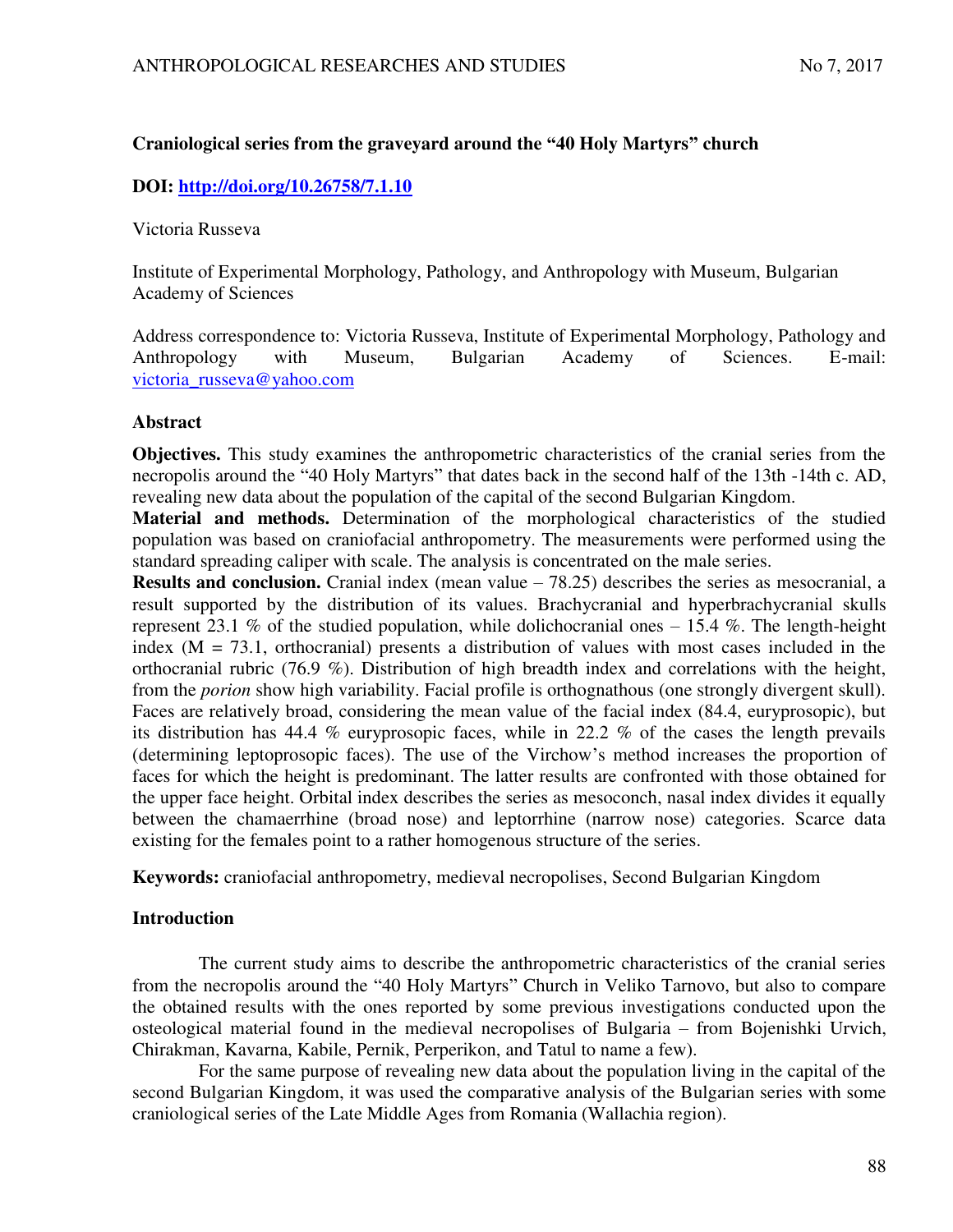#### **Material and Methods**

The necropolis situated around the church of "40 Holy Martyrs", dates back in the second half of the 13th  $-14$ th c. AD (Тотев и съавт. 1996, 2001, 2002, 2003, 2004, 2005) and represents a population from the flourishing period of the capital city of the Second Bulgarian Kingdom. This was a political, trade, religious and cultural centre of high importance for that period in the Balkans. Developing around the royal court church, the necropolis brought together corporeal remains from the members of the upper social strata of the medieval society in the town.

Sex identification of those buried there was done based on the available material from skeletons, using macroscopic methods (summarized in: Acsadi and Nemeskeri 1970, White and Folkens 2005, Walrath, Turner and Bruzek 2004) with priority being given to the results obtained from the features of the pelvic bones. Age of the adult individuals was determined by assessing the symphyseal surface of pubic bones (Todd's scale in: Schwartz, 1995), iliac auricular surface (Ubelaker 1989) and cranial sutures obliteration after timings in Olivier and Simpson (in: Алексеев, Дебец 1964), compared to the scales of Meindl and Lovejoy (1985). Metrical data are correlated to standard tables for diameters of femoral, humeral and radial heads, femoral and humeral bicondylar breadth (used in: Bass, 1971, and Kühl, 1985). The craniometrical study is done using the methods of Martin and Saller (1959). The analysis also included methods for the assessment of horizontal profile of the face considering the zygomaxillary angle and depth of the canine fossa (Алексеев, Дебец 1964). The material is highly destroyed. Most affected area appeared to be the facial part, which in many cases was lacking some of the measurements. Skulls often lacked their cranial base. The vertical profile was assessed by measuring the angle between length of the face and upper face height, derived using cosine theorem from linear measurements between length of the cranial base (basion-nasion), length of the facial section (basion-prostion) and upper face height (prostionnasion). Choice of this angle was made according to the available equipment. Intervals of values variation for this angle were defined after an analysis of the statistical graphics of their distribution and deviation from normal distribution. Highly diverging values (obtained from skulls from graves  $\mathcal{N}_2$  29 and 99 – excessively low and from grave  $\mathcal{N}_2$  51 – high values) are excluded in obtaining the normal distribution. So, the maximal (81.37°, skull from grave № 91) and minimal (71.94°, skull from grave  $\mathcal{N}_2$  85) values of the angle and between them – two intervals 71° up to 76.25° (mean, including the mean for the series) and 76.26° up to 81.5° (high) were defined. Values under 71° were appraised as low and those over  $81.6^\circ$  – as very high. The fragmentary state of the material also suggested intergroup analysis of hard palate proportions using length between the craniometrical point orale to palatine suture instead of hard palate length. Based on the obtained measurements, five categories were defined, following the same procedure as described for the previous measurement. Highly deviating values from normal distribution were recorded in individuals from grave № 140 and 245 (excessively high) so that they were excluded from the normal distribution. After this procedure, maximal, 116.92 (skull from Grave № 228) and minimal, 71.43, (Grave  $\mathbb{N}_2$  202) values were defined and between them – three intervals, as follows: 69-84.999, 85-100.999, and 101-116.999, respectively, of low, mean (including the mean and the median for the series) and high values. Values under 69 were theoretically defined as very low, without any observed case, while values over 117 were considered very high – they remain in the category "over 117 – very high".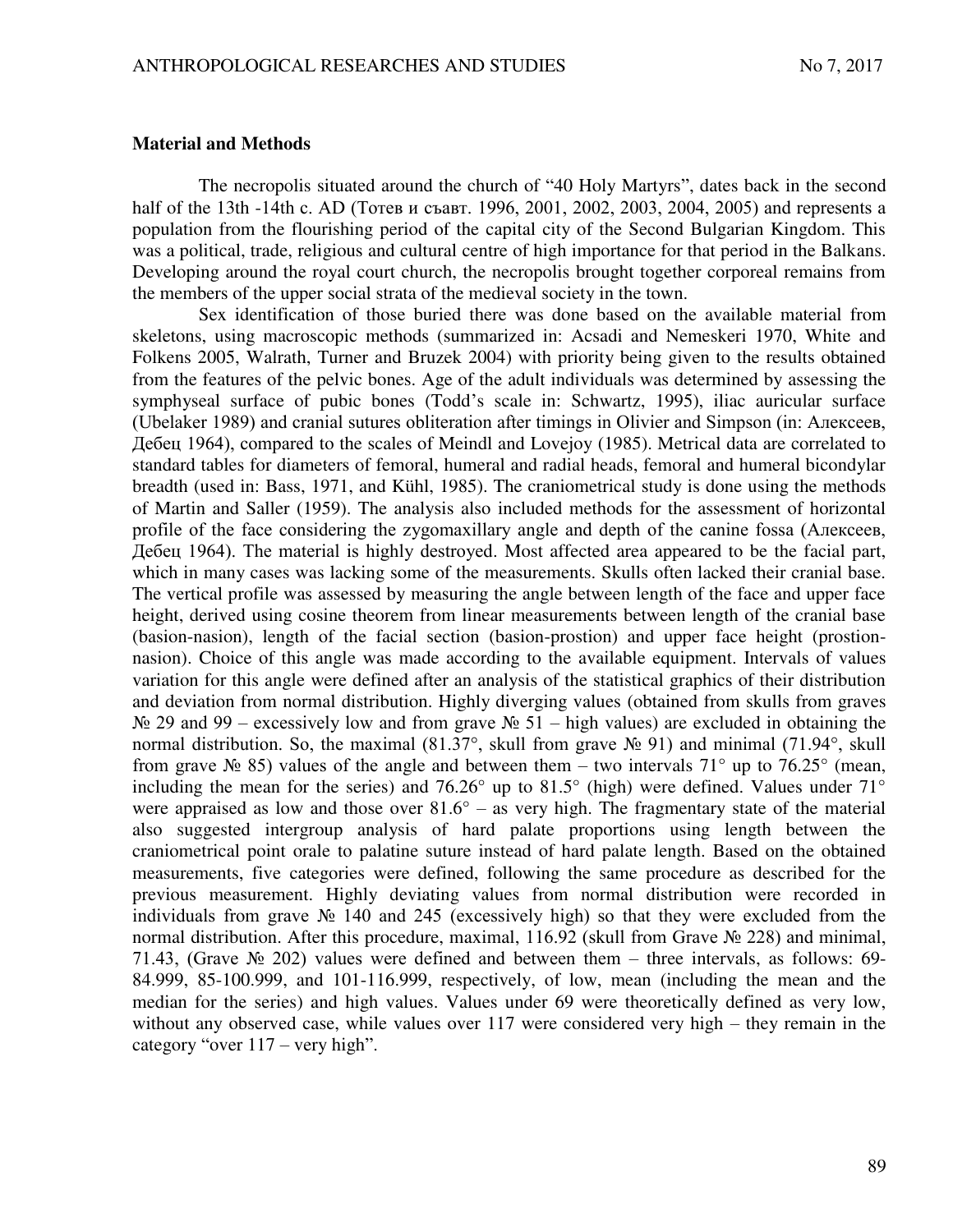# **Results and discussions**

# **Table 1. Mean values of basic skull measurements, for males and females**

| Dimension                   |                 | Measurements |                 | Males  | Females  |                  |        |          |  |
|-----------------------------|-----------------|--------------|-----------------|--------|----------|------------------|--------|----------|--|
|                             | No              | Landmarks    | $\overline{N}$  | M      | $\sigma$ | $\overline{N}$   | M      | $\sigma$ |  |
| Neurocranium                |                 |              |                 |        |          |                  |        |          |  |
| Maximum cranial length      | 1               | $g$ -op      | 41              | 184.96 | 1.12     | 6                | 176.33 | 3.58     |  |
| Maximum cranial breadth     | $\overline{8}$  | eu-eu        | 41              | 145.01 | 0.97     | $\overline{4}$   | 143.25 | 0.75     |  |
| Cranial height (Basilo-     |                 |              |                 |        |          |                  |        |          |  |
| Bregmatic Height)           | 17              | ba-b         | 28              | 134.55 | 1.18     | 3                | 133.83 | 4.51     |  |
| Cranial height (porion)     | 20              | po-b         | 39              | 114.41 | 1.94     | 6                | 109.03 | 7.23     |  |
| Minimum frontal breadth     | 9               | $ft$ - $ft$  | 52              | 98.55  | 0.75     | 7                | 96.07  | 1.68     |  |
| Occipital breadth           | 12              | ast-ast      | 40              | 113.29 | 0.82     | 6                | 106.25 | 1.49     |  |
| Cranial base length         | $\overline{5}$  | ba-n         | 22              | 103.64 | 1.46     | 3                | 95.83  | 4.69     |  |
| <b>Facial part</b>          |                 |              |                 |        |          |                  |        |          |  |
| Facial length               | 40              | ba-pr        | 14              | 98.62  | 2.51     | $\overline{c}$   | 89.00  | 8.00     |  |
| Maximum Bizygomatic         |                 |              |                 |        |          |                  |        |          |  |
| <b>Breadth</b>              | 45              | zy-zy        | 11              | 133.27 | 2.23     | $\overline{2}$   | 127.25 | 2.25     |  |
| <b>Upper facial breadth</b> | 43              | fmt-fmt      | 27              | 105.51 | 1.04     | 5                | 101.10 | 1.85     |  |
| Zygomaxillary breadth       | $\overline{46}$ | zm-zm        | 28              | 96.48  | 1.19     | $\overline{4}$   | 90.00  | 1.81     |  |
| Total face height /         |                 |              |                 |        |          |                  |        |          |  |
| Morphological Facial        | 47              | $n$ -gn      | 16              | 114.97 | 2.61     | 3                | 112.83 | 3.44     |  |
| Height                      |                 |              |                 |        |          |                  |        |          |  |
| Upper face height           | 48              | n-pr         | 29              | 68.76  | 1.05     | 3                | 66.67  | 3.53     |  |
| Nasomalar angle             | $\overline{77}$ | fmo-n-fmo    | 6               | 142.6  | 3.65     | 3                | 17.00  | 0.29     |  |
| Zygo-maxillary angle        |                 | zm-ss-zm     | 20              | 125.5  | 1.51     |                  |        |          |  |
| Facial length-height angle  |                 | ba-pr-n      | 15              | 75.3   | 1.4      | $\overline{2}$   | 77.9   |          |  |
| Orbital breadth             | $\overline{51}$ | mf-ect       | 31              | 41.70  | 0.49     | $\overline{4}$   | 42.25  | 0.85     |  |
| Orbital height              | $\overline{52}$ |              | 30              | 33.20  | 0.35     | $\overline{4}$   | 36.13  | 0.52     |  |
| Nasal height                | $\overline{55}$ | $n-ns$       | 29              | 51.83  | 0.70     | 3                | 50.00  | 2.89     |  |
| The maximum breadth of      | 54              | al-al        |                 |        |          |                  |        |          |  |
| the pyriform aperture       |                 |              | 25              | 26.47  | 0.62     | 3                | 24.33  | 1.20     |  |
| Piriform aperture height    | 55.1            | rhi-ns       | $\overline{9}$  | 34.50  | 1.55     |                  |        |          |  |
| Dakrial breadth             | 49.a            | d-d          | 19              | 23.37  | 0.59     | 3                | 22.33  | 1.20     |  |
| Dakrial height              | DS              |              | 17              |        |          | $\mathbf{1}$     | 11.00  | ÷.       |  |
| Nasal bones breadth         | 57              |              | 17              | 10.56  | 0.89     | $\overline{2}$   | 7.50   | 2.50     |  |
| Nasal bones length          | $\overline{56}$ | n-rhi        | 10              | 25.55  | 1.53     |                  |        |          |  |
| $\overline{FC}$             |                 |              | 40              | 5.33   | 0.28     | 8                | 3.69   | 0.28     |  |
| Alveolar process height     | 48.1            | ns-pr        | 34              | 17.88  | 0.68     | 7                | 15.07  | 0.87     |  |
| Palatal breadth             | $\overline{63}$ | enm-enm      | $\overline{35}$ | 36.53  | 0.62     | $\boldsymbol{7}$ | 35.26  | 0.76     |  |
| Palatal anterior length     |                 |              | $\overline{35}$ | 38.07  | 0.74     | $\overline{7}$   | 36.50  | 1.14     |  |
| Palatal length              | 62              | ol-stph      | 25              | 47.18  | 1.01     | 5                | 43.20  | 1.97     |  |
| Mandible                    |                 |              |                 |        |          |                  |        |          |  |
| Symphysial height           | 69              | id-gn        | 46              | 32.32  | 0.57     | 9                | 28.27  | 0.67     |  |
| Breadth at mental foramen   | 69.3            |              | 47              | 11.80  | 0.30     | 10               | 10,.05 | 1.18     |  |
| Angle breadth (Bigonial     |                 |              |                 |        |          |                  |        |          |  |
| Breadth)                    | 66              | go-go        | 33              | 102.31 | 0.87     | 6                | 96.17  | 1.74     |  |
| Mental breadth              | 67              | ml-ml        | 12              | 46.33  | 0.93     | 3                | 46.50  | 1.04     |  |
| Projection length           | 68              |              | 38              | 81.54  | 1.45     | 6                | 68.83  | 4.70     |  |
| Branch height               | 70              |              | 34              | 61.84  | 1.28     | 8                | 59.50  | 2.48     |  |
| Branch smallest breadth     | $\overline{71}$ |              | 42              | 31.99  | 0.45     | $8\,$            | 29.28  | 0.98     |  |
| Mandible angle (Angle of    |                 |              |                 |        |          |                  |        |          |  |
| the Lower Jaw)              | 79              |              | 40              | 122.98 | 0.97     | $\tau$           | 123.00 | 3.10     |  |
|                             | 1050            |              |                 |        |          |                  |        |          |  |

No – number after Martin-Saller (1959)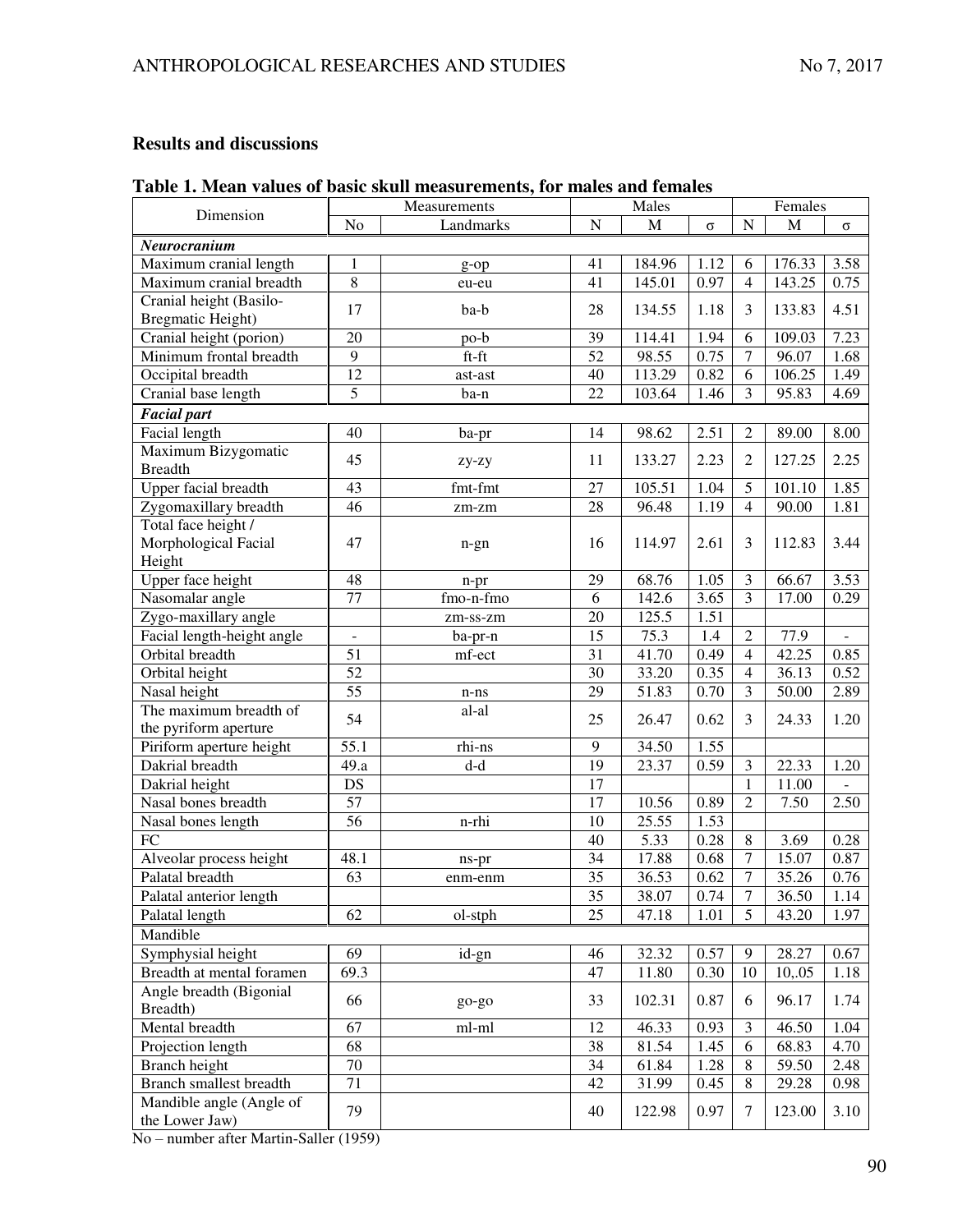Craniological series includes mostly male skulls, while females are presented in single finds (Table 1). For this reason, the analysis of the obtained results concentrates upon the male series. The descriptive statistical analysis of the main indexes of the neurocranium shows that the series is a mesocranial one (mean value of cranial index was 78.25). Distribution of this index values into categories supports this result with 61,5 % mesocranial skulls (Table 2). Meanwhile, a high degree of the brachycranisation process is observed, with 23.1 % of brachy- and hyperbrachycranial skulls. 15.4 % of the skulls are dolichocranial. These results find an interpretation in two directions – one as a result of investigation of a heterogeneous population, and second, as a consequence of the brachycephalization process. The height-length/vertical index shows a distribution pattern of values closer to the mean of the series  $(M = 73.1,$  orthocranial, SEM  $= 0.693$ ) with 76.9 % of the skulls falling within the limits of the orthocranial category (Table 2). The height-breadth index and height-length and heigh-breadth indexes, with height measured from *porion* (po), show high variability regarding the distribution of values into the basic categories.

|                      |          |                              | $\mathbf N$    | dolichocr          | mesocra           | brachycrani        | hyperbrachycr  | ultrabrachyc | $\mathbf M$ | $\sigma$         |
|----------------------|----------|------------------------------|----------------|--------------------|-------------------|--------------------|----------------|--------------|-------------|------------------|
|                      |          |                              |                | anial              | nial              | al                 | anial          | ranial       |             |                  |
|                      |          | M                            | 39             | 6                  | 24                | $\overline{5}$     | $\overline{4}$ | L,           | 78.25       | 0.6              |
| Skull index, 8:1     |          | $\%$                         |                | 15.4               | 61.5              | 12.8               | 10.3           | -            | meso-       |                  |
|                      |          | $\boldsymbol{\mathrm{F}}$    | $\overline{4}$ |                    | $\overline{2}$    | 1                  | $\overline{a}$ | $\mathbf{1}$ | 82.55       | 2.8              |
|                      |          | $\%$                         |                |                    | 50.0              | 25.0               |                | 25.0         | brachy-     |                  |
|                      |          |                              | $\mathbf N$    | chamaec<br>ranial  | orthocra<br>nial  | hypsicra<br>nial   |                |              | $\mathbf M$ | $\sigma$         |
|                      |          | $\mathbf M$                  | 26             | $\overline{2}$     | 20                | $\overline{4}$     |                |              | 73.1        | 0,7              |
| Height-length index  | ba, 17:1 | $\%$                         |                | 7.7                | 76.9              | 15.4               |                |              | ortho-      |                  |
|                      |          | $\overline{\mathrm{F}}$      | $\overline{3}$ |                    |                   | $\overline{3}$     |                |              | 76.81       | $\overline{0.9}$ |
|                      |          | $\overline{\%}$              |                |                    |                   | 100                |                |              | hypsi-      |                  |
|                      |          | $\mathbf M$                  | 37             | $\overline{5}$     | 11                | 21                 |                |              | 61.9        | 1.1              |
|                      | 20:1     | $\%$                         |                | 13.5               | 29.7              | 56.8               |                |              | ortho-      |                  |
|                      | po,      | $\overline{\mathrm{F}}$      | 6              | 1                  |                   | 5                  |                |              | 62.13       | 4.6              |
|                      |          | $\overline{\mathcal{O}_{0}}$ |                | 16,7               |                   | 83.3               |                |              | ortho-      |                  |
|                      |          |                              | $\mathbf N$    | tapeinocr<br>anial | metriocr<br>anial | acrocranial        |                |              |             |                  |
|                      |          | $\mathbf M$                  | 27             | 10                 | 11                | 6                  |                |              | 93.6        | 1.1              |
|                      | ba, 17:8 | $\%$                         |                | 37.0               | 40.7              | $\overline{2}$ 2.2 |                |              | metrio-     |                  |
|                      |          | $\overline{F}$               | $\overline{3}$ | $\mathbf{1}$       | $\mathbf{1}$      | 1                  |                |              | 93.64       | 3.7              |
|                      |          | $\overline{\%}$              |                | 33.3               | 33.3              | 33.3               |                |              | metrio-     |                  |
|                      |          | $\mathbf M$                  | 38             | 19                 | 13                | 6                  |                |              | 78.9        | 1.3              |
| Height-breadth index | 20.8     | $\%$                         |                | 50.0               | 34.2              | 15.8               |                |              | tapeino-    |                  |
|                      | po,      | ${\bf F}$                    | $\overline{4}$ | 1                  | 3                 |                    |                |              | 80.0        | 1.7              |
|                      |          | $\overline{\%}$              |                | 25.0               | 7,0               |                    |                |              | metrio-     |                  |

**Table 2. Distribution of values and means of the main indexes of cerebral section of the skull, males and females** 

*8:1 –* correlation of measurements, numbered by Martin, Saller (1959)

The obtained results describe the facial section of the series as orthognathous, based on the jaw index, with a mean of 96.3 corresponding to 71.4 % orthognathous skulls (14 individuals) (Table 2). Values of this index for three skulls (21.4 %) fall into the category of mesognathy and only one is prognathous (7.1 %). Only nine skulls allowed calculation of the facial index –  $M =$ 84.4, euryprosopic (Table 3). Its distribution is highly heterogeneous with 44.4 % relatively broad faces, while in 22.2 % of the skulls the height measurement prevails (with 11.1 % in each category of lepto- and hyper- leptoprosopic). The facial index, calculated by the Virchow's method, with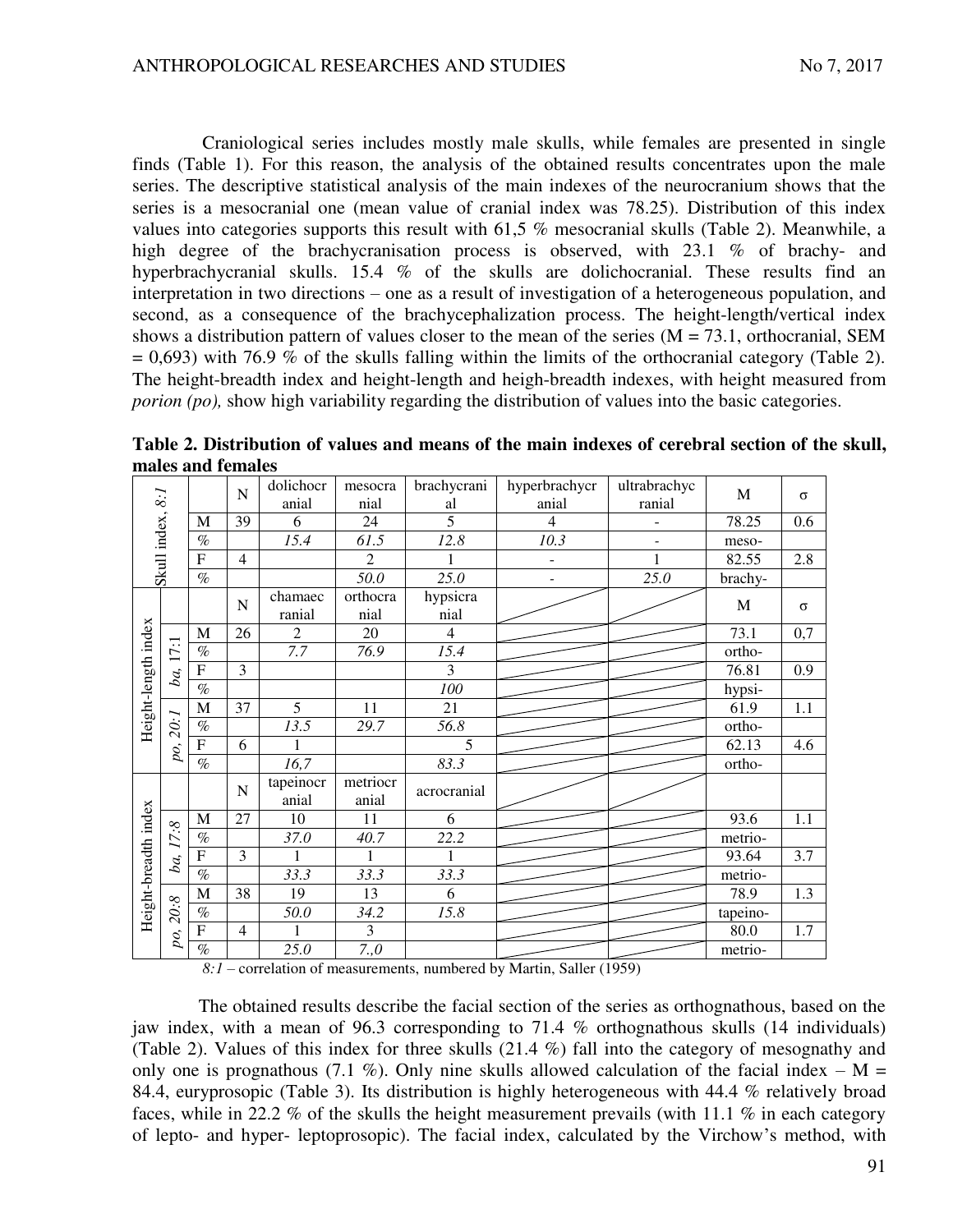middle face breadth (between zygo-maxillary points), includes more material (14 skulls). Based upon it, the proportion of faces with predominance of breadth measurement increases up to 57.2% (hyperchamaeprosopic and chamaeprosopic), but the distribution of the values in the series remains heterogeneous. Values of both latter indexes are highly influenced by the reconstruction with the lower jaw, which varies according to dental attrition, fixation in occlusion, different irregular bites, post-mortal deformation, massiveness of the skulls affecting in different degree the height of the lower jaw and eventually the face height. Nevertheless, the results of the analysis carried out on these indexes, obtained with the upper face height, draw a similar picture. Upper-face index is measured for 11 skulls and presents a mean value of 51.7, falling into the mesen category, represented by 54.5 % of the investigated skulls. The second place of occurrence in the distribution of skulls after the upper-face index belongs to those with predominance of the breadth measurement, 27.3 % (3 skulls).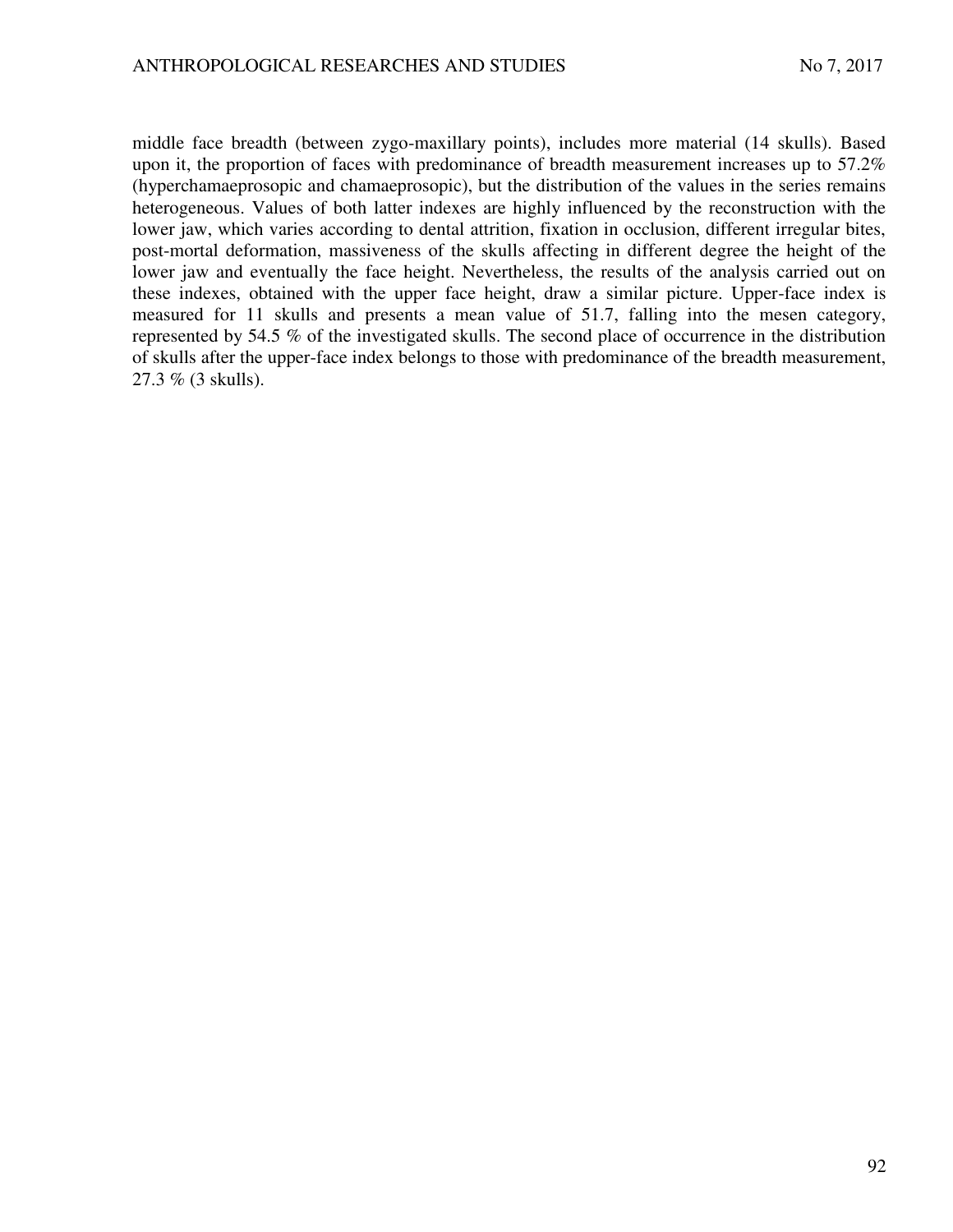|                | remarco             |                                  |                 |                        |                   |                    |                   |                          |             |          |
|----------------|---------------------|----------------------------------|-----------------|------------------------|-------------------|--------------------|-------------------|--------------------------|-------------|----------|
|                |                     |                                  | ${\bf N}$       | hyper-<br>euryprosopic | euryprosop<br>ic  | mesoproso<br>pic   | leptoproso<br>pic | hyperlepto-<br>prosopic  | M           | $\sigma$ |
|                |                     | M                                | $\overline{9}$  | 3                      | 1                 | $\overline{3}$     | 1                 | 1                        | 84.4        | 2.7      |
|                |                     | $\%$                             |                 | 33.3                   | 11.1              | 33.3               | 11.1              | $11.1\,$                 | euri-       |          |
|                | 47:45<br>Face,      | ${\bf F}$                        | $\overline{2}$  |                        | $\mathbf{1}$      | 1                  |                   | $\overline{\phantom{m}}$ | 87.0        | 2.2      |
| Face           |                     | $\overline{\%}$                  |                 |                        | $\overline{50}$   | $\overline{50}$    |                   |                          | meso-       |          |
|                |                     |                                  |                 |                        | euryen            | mesen              | lepten            |                          |             |          |
|                |                     | M                                | 11              |                        | 3                 | 6                  | $\overline{2}$    |                          | 51.7        | 1.0      |
|                | Upperface,<br>47:45 | $\%$                             |                 |                        | 27.3              | $\overline{54.5}$  | $\overline{18.2}$ |                          | mesen       |          |
|                |                     | ${\bf F}$                        | $\overline{2}$  |                        |                   |                    |                   |                          | 51.8        | 3.8      |
|                |                     | $\%$                             |                 |                        | $\overline{50.0}$ |                    | 50,0              |                          | mesen       |          |
|                |                     |                                  |                 | hyperchamae            | chamaepro         |                    |                   |                          |             |          |
|                |                     |                                  |                 | prosopic               | sopic             | orthoproso<br>pic  | leptoproso<br>pic |                          | $\mathbf M$ | $\sigma$ |
|                |                     | M                                | 14              | $\overline{4}$         | $\overline{4}$    | 3                  | 3                 |                          | 118.6       | 3.0      |
| After Virhow   |                     | $\%$                             |                 | 28.6                   | 28.6              | 21.4               | $\overline{21.4}$ |                          | chamae-     |          |
|                | 47:46<br>Face,      | $\mathbf F$                      | 3               | $\frac{1}{2}$          |                   | $\overline{2}$     |                   |                          | 125.9       | 3.7      |
|                |                     | $\%$                             |                 | $\overline{a}$         |                   | 66.7               | 333               |                          | ortho-      |          |
|                |                     | M                                | 23              | $\overline{2}$         | 12                | $\mathbf X$        | 9                 |                          | 72.1        | 1.3      |
|                | Upper-face,         | $\%$                             |                 | 8.7                    | 52.2              | $\Box$             | $\overline{39.1}$ |                          | chamae-     |          |
|                |                     | $\overline{F}$                   | 3               | $\Box$                 | 1                 | $\Box$             | $\overline{2}$    |                          | 74.3        | 2.3      |
|                | 48:46               | $\%$                             |                 | $\blacksquare$         | 33.3              |                    | 66.7              |                          | chamae-     |          |
|                |                     |                                  |                 |                        | orthognath        | mesognath          | prognatho         |                          | $\mathbf M$ | $\sigma$ |
|                |                     |                                  |                 |                        | ous               | ous                | $\;{\rm us}\;$    |                          |             |          |
|                |                     | M                                | 14              |                        | $10\,$            | 3                  | 1                 |                          | 96.3        | 2.4      |
|                |                     | $\%$                             |                 |                        | 71.4              | 21.4               | $\overline{7.1}$  |                          | ortho-      |          |
| Jaw, 40:5      |                     | $\overline{F}$                   | $\overline{c}$  |                        |                   | $\overline{2}$     |                   |                          | 89.74       | 2.6      |
|                |                     | $\%$                             |                 |                        |                   | 100                |                   |                          | meso-       |          |
|                |                     |                                  | ${\bf N}$       |                        | camae-            | meso-              | hypsi-            |                          | M           |          |
|                |                     |                                  |                 |                        | conch             | conch              | conch             |                          |             | $\sigma$ |
| Orbital, 52:51 |                     | M                                | $\overline{30}$ |                        | 7                 | $\overline{18}$    | 5                 |                          | 79.8        | 1.1      |
|                |                     | $\overline{\mathcal{O}_{\!\!O}}$ |                 |                        | 23.3              | $\overline{60}$ .0 | 16.7              |                          | meso-       |          |
|                |                     | $\overline{F}$                   | $\overline{4}$  |                        |                   | $\overline{c}$     | $\overline{c}$    |                          | 85.6        | 1.2      |
|                |                     | $\%$                             |                 |                        |                   | 50.0               | 50.0              |                          | hypsi-      |          |
|                |                     |                                  |                 |                        |                   | mesorrhin          | chamaerrh         | hyperchama               |             |          |
|                |                     |                                  | $\mathbf N$     |                        | leptorrhine       | $\mathbf e$        | ine               | erhinae                  | M           | $\sigma$ |
| Nasal, 54:55   |                     | M                                | 22              |                        | $\overline{9}$    | $\overline{4}$     | $\,8\,$           |                          | 51.3        | 1.9      |
|                |                     | $\%$                             |                 |                        | 40.9              | 18.2               | 36.4              | 4.5                      | meso-       |          |
|                |                     | $\overline{F}$                   | $\mathfrak{Z}$  |                        | 1                 |                    |                   | $\overline{\phantom{a}}$ | 48,8        | 1.9      |
|                |                     | $\overline{\mathcal{O}_{\!\!O}}$ |                 |                        | 33.3              | 33.3               | 33.3              | $\blacksquare$           | meso-       |          |
|                |                     |                                  |                 |                        | lepto-            | meso-              | brachy-           |                          |             |          |
|                |                     |                                  | ${\bf N}$       |                        | staphyline        | staphyline         | staphyline        |                          |             |          |
|                |                     | M                                | $20\,$          |                        | 12                | 2                  | 6                 |                          |             |          |
|                |                     | $\%$                             |                 |                        | 60.0              | $10.0\,$           | 30.0              |                          |             |          |
| Palatal, 63:62 |                     | $\overline{F}$                   | $\overline{4}$  |                        | $\sqrt{2}$        | $\overline{2}$     |                   |                          |             |          |
|                |                     | $\overline{\mathcal{O}_{\!\!O}}$ |                 |                        | $\overline{50}$   | $\overline{50}$    |                   |                          |             |          |
|                |                     |                                  | ${\bf N}$       |                        | low               | medium             | high              | very high                | $\mathbf M$ | $\sigma$ |
|                |                     | M                                | 31              |                        | 8                 | 11                 | 10                | 2                        | 96.6        | 2.7      |
| Anterior       |                     | $\overline{\mathcal{O}_{\!\!O}}$ |                 |                        | 2.,8              | 35.5               | 32.3              | 6.5                      | medium      |          |
|                | $_{\rm palatal}$    | ${\bf F}$                        | $\tau$          |                        |                   | 5 <sup>5</sup>     | $\overline{2}$    | $\bar{\phantom{a}}$      | 97.1        | 3.4      |
|                |                     | $\overline{\mathcal{O}_{\!\!O}}$ |                 |                        |                   | $\overline{71.4}$  | 28.6              | $\overline{\phantom{a}}$ | medium      |          |
|                |                     |                                  |                 |                        |                   |                    |                   |                          |             |          |

**Table 3. Distribution of values and means of main indexes of facial section of skull, males and females**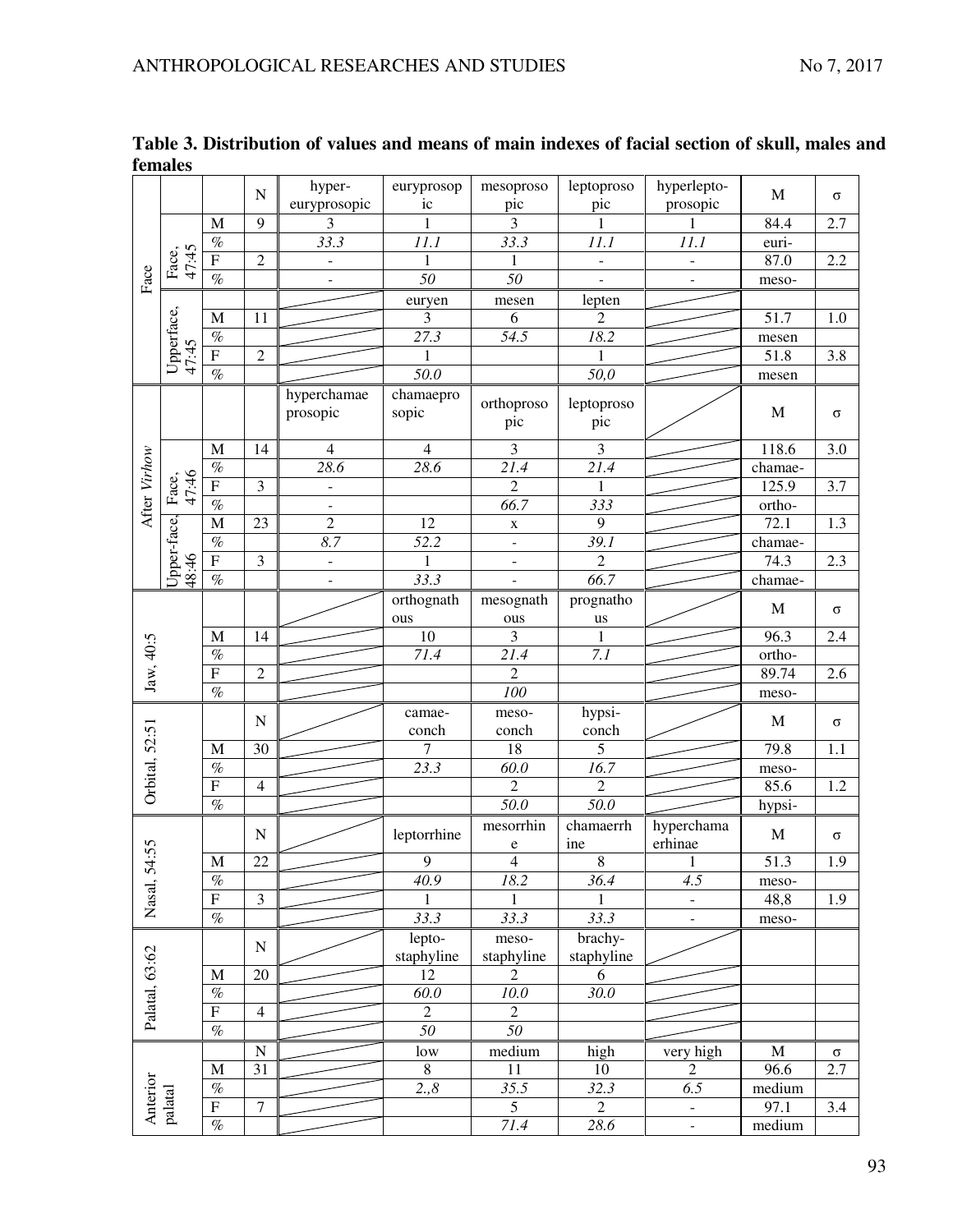Most of the material allows calculation of the upper-face index according to Virhow's method (Table 3). Results of this index confirm the prevalence of relatively high faces in the series, but not as pronounced, as shown by the distribution of the values of the upper face index. Following Virhow's method, 23 skulls of males were measured, from which 14 (60.9 %) fall in the category chamaeprosopic and hyper-chamaeprosopic as the mean value was 72.1. The distribution of the obtained values shows a relatively high portion of skulls with the predominance of breadth measurement (39.1 %, or 9 male skulls and two out of the three measured female skulls).

The orbital index (Table 3) is obtained in 30 cases. Its values point to the nonhomogeneous character of the series. Mean value of 79.8 falls into the mesoconch category, where 60 % of the skulls are included. In 23.3 % of the cases (7 skulls), the breadth measurement (chamaeconch) predominates and 16.7% from the orbits (5 skulls) are described as high (hypsiconch).

Nose index is established for 22 skulls and divides the series between both categories of leptorrhine (predominance of high measurement and narrow proportions) 40.9% (9 skulls) and chamaerrhine (wide nose, with predominance of breadth measurement) 40.9% (9 skulls) (Table 3). Only 18.2 % of the cases and the mean value fall in the mesorrhine category.

When considering the palatine index, the skulls with the leptostaphyline form of the hard palate (60.0 %) prevail. Scarce data for females present a more homogenous structure (Table 1-5).

As the jaw index, angles of face profile describe the faces as intensively profiled (Table 4). Canine fossa in most cases is of medium to deep profile (Table 5).

| marcs and remarcs              |              |                |            |        |        |          |             |          |
|--------------------------------|--------------|----------------|------------|--------|--------|----------|-------------|----------|
|                                |              | N              | very small | small  | medium | big      | $M(^\circ)$ | $\sigma$ |
|                                | М            | 20             |            | 8      |        |          | 1255        | 15       |
| maxillary                      | $\%$         |                | 40.0       | 40.0   | 15.0   | 5.0      | small       |          |
| $Zy$ go                        | $\mathbf F$  | 3              |            |        |        |          | 128.8       | 0, 6     |
|                                | $\%$         |                |            | 100.0  |        |          | small       |          |
|                                |              | N              | small      | medium | big    | very big | M(°)        | $\sigma$ |
|                                | M            | 15             |            |        |        |          | 75.3        | 1.4      |
|                                | $\%$         |                | 13.3       | 46.7   | 3,3    | 6.7      | medium      |          |
| height face<br>ength<br>angle, | $\mathbf{F}$ | $\mathfrak{D}$ |            |        |        |          | 77.9        | 2.9      |
|                                | $\%$         |                |            | 50     | 50     |          | big         |          |

**Table 4. Distribution of values and means of the main angles of horizontal and vertical profile, males and females**

### **Table 5. Measurements of canine fossa**

|                                                 |      |    | shallow<br>verv          | shallow | medium | deep                            | very<br>deep             | ΙVΙ          |         |
|-------------------------------------------------|------|----|--------------------------|---------|--------|---------------------------------|--------------------------|--------------|---------|
|                                                 | M    | 40 |                          | 10      |        | −                               |                          | 2.93         | $v.\n4$ |
| O)<br>.⊟<br>ದ<br>s<br>$\epsilon$<br>ನ<br>S<br>∽ | $\%$ |    | ر . ب                    | 4.1     | 30.0   | $\overline{\phantom{0}}$<br>ن ر | 10.0                     | very shallow |         |
|                                                 | Е    |    | -                        |         |        | $\sim$                          | $\overline{\phantom{a}}$ |              | v. i    |
| ີ⊢                                              | $\%$ |    | $\overline{\phantom{0}}$ | ດ~      |        | $\overline{\phantom{a}}$        | $\overline{\phantom{a}}$ | very shallow |         |

Cranioscopical analysis was carried out on highly fragmented finds (Table 6). Development of the relief in the supra-orbital region and *glabella* was evaluated according to *Broca's scales (*in: *Ⱥɥɟɤɫɟɟɜ, Дɟɛɟɰ, 1964)*. Both *anthropina* (61 cases, 67.8 %) and *fossa praenasalia* were recognized in the form of the lower margin of the nose aperture. Based on the development of the feature, the latter was divided into two degrees – the first, slightly developed, where the lower margin is smoothened, the outline of both fossae is not sharply pronounced (16) cases, 17.8 %) and, the second, fully developed, in which both fossae have clear outline (13 cases, 14.4 %). The development of the marginal tubercle of the zygomatic bone was also classified into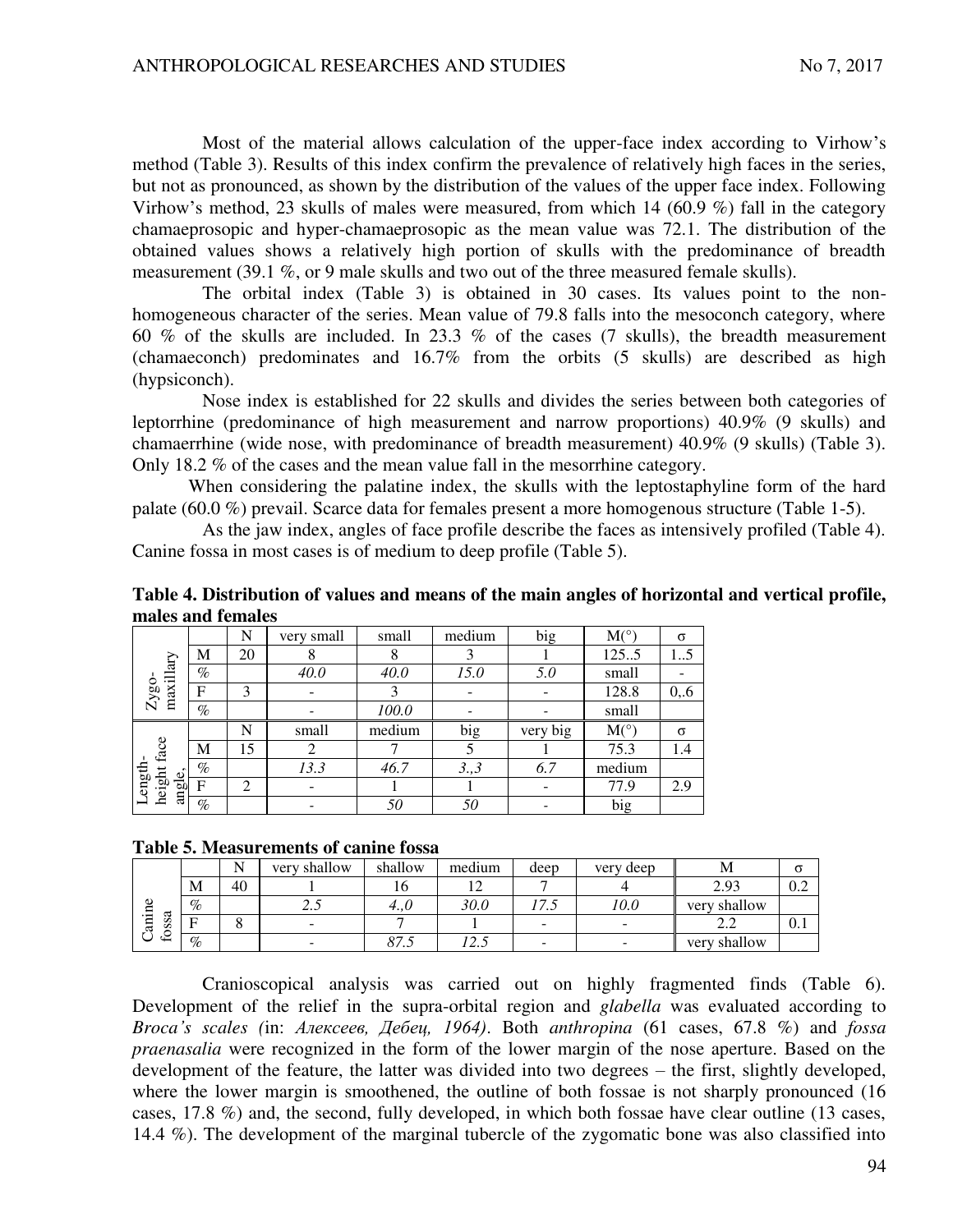three categories: the absence of any trait category, the trait development category, with protuberance on the zygomatic process, and the highly developed trait category, with pronounced mass on the lateral side of the zygomatic process. The absence/presence of the metopic suture on the frontal bone and ossicles in cranial sutures were registered in the description of the individual anatomical variation. Sex distribution of the relief in the supraorbital region and marginal tubercle was obtained only from skeletons, whose sex was independently determined considering more than one feature of the pelvic bones. The statistical regression method showed significant sexual dimorphism in the development of these traits. In opposite, no connection between sex and the distribution of metopic suture and Inca bones was ascertained. Metopic suture appeared in 10.6 % of cases, (10 skulls), Inca bones – in 44.2 % of cases, with different localizations and various prevalence on one skull. Data for lateralization of the trait were scarce, but indicated no such tendency. *Os intraparietale* (ossicle in the sagittal suture) was found on one skull, combined with *Inca bone* (Grave № 163, male) and in one – *os epiptericum*, at left side (Grave № 129, male).

|                                    |    | M    |          | F    |                      |    | M                            |                | $\mathbf F$ |                         |    | M    |   | F    |
|------------------------------------|----|------|----------|------|----------------------|----|------------------------------|----------------|-------------|-------------------------|----|------|---|------|
| (degree)<br>Supraorbital<br>relief | N  | $\%$ | N        | $\%$ | Glabella<br>(degree) | N  | $\%$                         | N              | $\%$        | Tuberculum<br>marginale | N  | $\%$ | N | $\%$ |
| $\overline{0}$                     | -  |      |          | 8.3  | $\Omega$             | -  | $\qquad \qquad \blacksquare$ | $\overline{2}$ | 16.7        | absent                  | 4  | 10   | 3 | 33.3 |
|                                    | 8  | 10.5 | 10       | 83.3 |                      |    | 1.3                          | ⇁              | 58.3        | developed               | 4  | 10   | 3 | 33.3 |
| 2                                  | 55 | 72.4 |          | 8.3  | 2                    | 17 | 22.4                         | 3              | 25          | pronounced              | 32 | 80   | 3 | 33,3 |
| 3                                  | 13 | 17.1 | $\Omega$ | 0    | 3                    | 38 | 50                           | $\Omega$       | $\Omega$    |                         |    |      |   |      |
|                                    |    |      |          |      | 4                    | 18 | 23.7                         | $\Omega$       | $\theta$    |                         |    |      |   |      |
|                                    |    |      |          |      | 5                    | 2  | 2.6                          | $\theta$       | $\theta$    |                         |    |      |   |      |
| <b>Tt</b>                          | 26 |      | 12       |      | Tt                   | 26 | $\qquad \qquad \blacksquare$ | 12             |             | Tt                      | 62 | ۰    | 9 |      |

**Table 6. Development of cranioscopical traits, for males and females** 

Even though the small number of individuals in the series does not allow a statistical confirmation of the obtained results, some groups of skulls with close craniological features can be defined in the investigated series. When considering the remaining complex of the craniological features (Table 7, Figure 1), three different groups can be recognized among the *mesocranial* skulls. The first one, which includes 12 skulls (from Graves № 36 II, 141, 144, 169, 176, 223, 233, 251, 264, 279), appears more homogenous. The incomplete skulls in Graves № 253 and 269 with the indexes of the facial part resemble this group *by virtue of the indexes calculated for the facial part*. The height indexes of the neurocranium describe relatively high skulls, respectively *-* hypsi and *acrocranial* (with heights from *basion*), and high and average-high skulls, *ortho-* and *acrocranial*, (according to *porion* heights). Within this group, the main indexes of the facial section of the skulls show very close values. The *upper face* index describes them as c*hamae-*, (one case of *hyperchamae-) prosopic*, with average to high breadth. Midface profile angle is small, orbits, described by orbital index, are from medial high to high, (*mesoconch* in five cases and *hypsiconch* in two cases*)*, and the nose index, found in only two skulls, falls into the category of c*hamae-* and *mesorrhine*. The lower margin of the nose aperture is formed as *anthropina* (11 cases) with one exception of *fossa praenasalia*. The dakrial index, depth of *fossa canina* and palatal index show diverse values.

Other 11 *mesocranian* skulls (from Graves № 96, 99, 100, 111, 203, 206, 215, 217, 226) are grouped by their close values of the upper face index, which describes them as *leptoprosopic*, of the orbital index – with values in the category of *mesoconch* (six cases), one exception of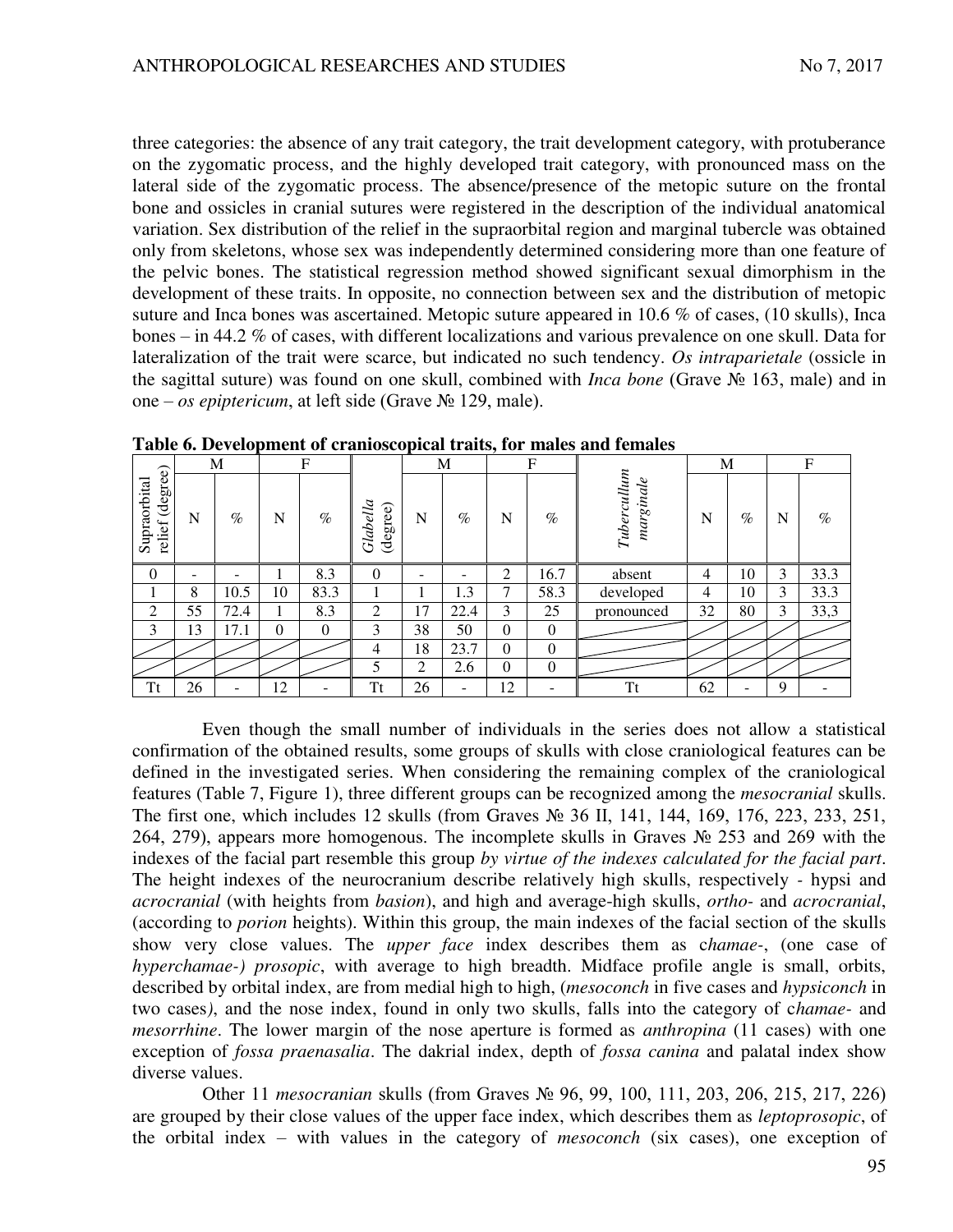*hypsiconch* type, narrow nose, *leptorrhine* (five cases) and form of the lower margin of the nose aperture as *fossa praenasalia* (one exception – *anthropina*). Vertical profile of the upper face is obtained in three cases. Values are low to medium, or  $67.05^{\circ}$  (Grave  $\mathcal{N}_{2}$  99),  $73.14^{\circ}$  and  $74.99^{\circ}$ (Graves № 215 and 226 respectively). Same skulls show jaw index with values in the *meso*category. *Dakrial* index has medium to high values, *fossa canina* is shallow, palatal index has values in the *lepto-* category (three cases) and one – *mesostaphyline*. Values of the height indexes with measurement from *basion*, fall in the categories which describe medium high skulls – *ortho-* and *methriocranial*, with one exception, out of seven cases, of *hypsicranial,* relatively high skull. According to the height-length and -breadth indexes, skulls from this group are divided in rubrics of *tapeino-* and *metriocran* (three and four skulls, respectively). According to the height- and breadthlength indexes with measurement from *porion*, and depth of *fossa canina,* the skull from grave № 216 can be ascribed to this group. Other feature – the form of the lower margin of nose aperture, *anthropina*, is not as characteristic for this group. Indexes that describe the facial section of the skulls from the Graves № 221 and 237 are similar to this group, but their preservation state does not allow description of the cerebral part.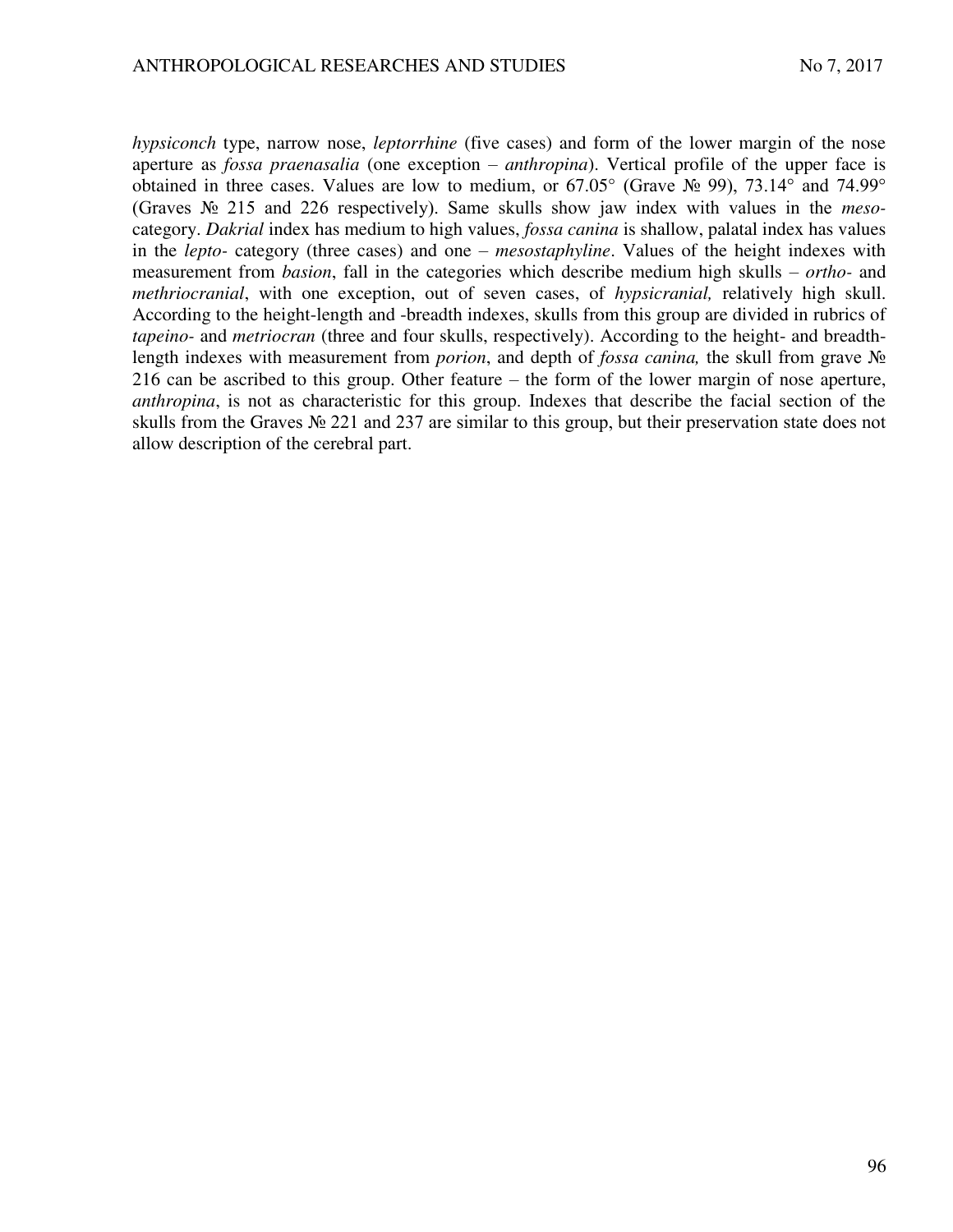**Figure 1. Skulls, mesocranial group, frontal, lateral, vertical and occipital view. 1.1. Grave N 169, female, ca. 45-50 years at death. 1.2. Grave N 100, male, ca. 55-60 years at death. 1.3. Grave N 191, male, ca. 40-50 years at death. 1.4. Grave N 99, male, ca. 40-45 (50) years at death**

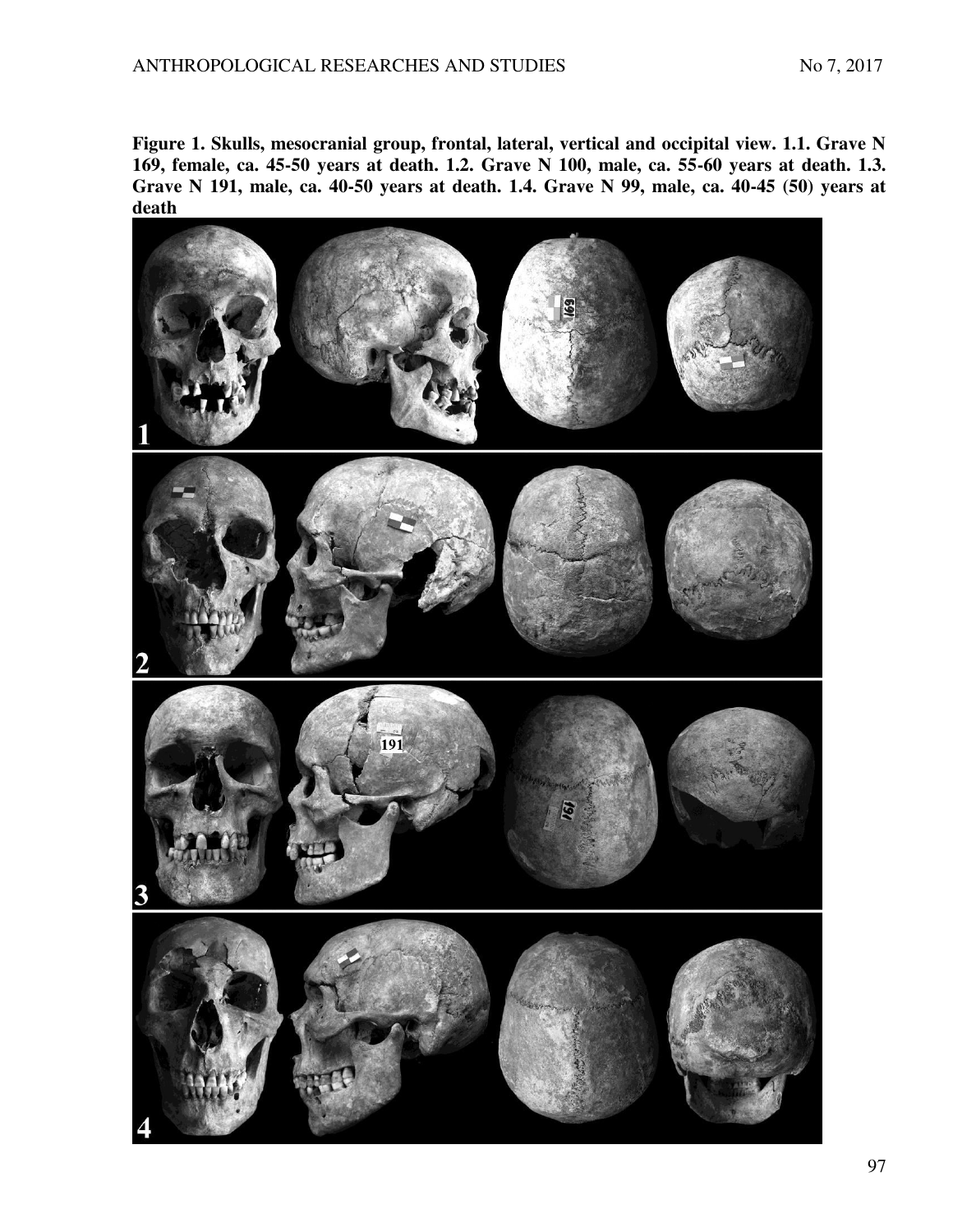The skull from Grave  $\mathcal{N}_2$  99, having a high-breadth index (with both measurements from *basion* and from *porion*), which describes it as low, expresses alveolar prognathism of the vertical profile and deviates from this group and from the whole craniological series, remaining an exceptional case among this population.

The third group of the skulls with cranial index in the mesocranial category (from Graves № 4, 38, 166, 191, 202, 232) looks homogenous as regards the values of height-breadth and -length indexes of the cerebral section in the categories of ortho- and metriocranial. According to the height from *porion*, they have more often a low form in height-breadth and -lenght index. In this group, the form of the lower margin of the nose aperture is appraised as *anthropina*, the jaw index falls into the category of orthognathous, the values of the vertical upper-face index are medium to high, grouped around 75.74°. The remaining indexes of facial section show lack of homogeneity – two cases of chamae- and one hyperchamaeprosopic and one case of leptoprosopic, two cases of meso- and by one chamae- and hypsiconch after the orbital index, two cases of meso- and one hyperchamae- and one leptorrhine after the nose index. Similar distribution is to be seen in the values of dakrial index. The canine fossa is from medium to very deep, both cases, which allowed calculation of palatal index present values in the leptostaphyline category.

|             |                                                     |    | mesocranial 1                 |                | mesocranial<br>2 |                | mesocranial<br>3 |                | brachycranial                                |                | hyperbrachy<br>cranial |                | dolichocrani<br>al          |
|-------------|-----------------------------------------------------|----|-------------------------------|----------------|------------------|----------------|------------------|----------------|----------------------------------------------|----------------|------------------------|----------------|-----------------------------|
|             |                                                     | N  | Mean                          | N              | Mean             | N              | Mean             | $\mathbf N$    | Mean                                         | N              | M                      | N              | $\mathbf{M}$                |
|             | Skull                                               | 10 | 77.22                         | 9              | 77.79            | 6              | 76.80            | 5              | 82.20                                        | $\overline{4}$ | 86.24                  | 6              | 73.43                       |
|             | Height-<br>lenght                                   | 5  | 78.32                         | 6              | 73.26            | 6              | 72.89            | 3              | 72.08                                        | $\overline{2}$ | 71.56                  | 3              | 72.42                       |
|             | from $po$                                           | 9  | 65.19                         | $\tau$         | 62.73            | 6              | 53.30            | 5              | 65.70                                        | $\overline{4}$ | 66.00                  | 6              | 58.89                       |
|             | Height-<br>breadth                                  | 5  | 101.09                        | 6              | 93.6             | 6              | 94.92            | 3              | 88.51                                        | $\overline{2}$ | 82.67                  | 3              | 97.78                       |
|             | from po                                             | 9  | 84.40                         | $\overline{7}$ | 80.87            | 6              | 69.45            | 5              | 79.94                                        | $\overline{4}$ | 76.54                  | 6              | 80.19                       |
| Indexes     | Upper-<br>middle<br>face                            | 6  | 68.81                         | $\overline{4}$ | 76.44            | $\overline{4}$ | 70.58            | $\overline{2}$ | 86.32                                        | 1              | 94.81                  | $\overline{2}$ | 95.76                       |
|             | Jaw                                                 | 1  | 87.10                         | $\overline{2}$ | 94.63            | 5              | 93.89            | 3              | 67.95                                        | $\mathbf 1$    | 80.43                  | $\overline{2}$ | 74.97                       |
|             | Orbital                                             | 7  | 82.41                         | 6              | 81.18            | $\overline{4}$ | 81.61            | 3              | 84.62                                        | 3              | 78.53                  | $\overline{4}$ | 75.71                       |
|             | Nose                                                | 5  | 51.61                         | $\overline{4}$ | 45.99            | $\overline{4}$ | 50.89            | $\overline{2}$ | 50.31                                        | $\overline{3}$ | 46.48                  | $\overline{2}$ | 49.68                       |
|             | Dakrial                                             | 3  | 45.13                         | $\overline{2}$ | 51.41            | 3              | 51.67            | $\overline{4}$ | 84.07                                        | $\overline{2}$ | 79.36                  | $\overline{0}$ |                             |
|             | Palatal                                             | 5  | 86.37                         | 3              | 75.37            | $\overline{2}$ | 67.15            | $\overline{2}$ | 55.95                                        | $\overline{4}$ | 44.68                  | $\mathbf{1}$   | 53.85                       |
|             | Jaw angle                                           | 1  | 80.79                         | $\overline{2}$ | 74.04            | 5              | 75.74            | $\overline{2}$ | 81.64                                        | 1              | 74.93                  | $\overline{2}$ | 75,0                        |
| Measurement | Middle<br>face angle                                | 5  | 127.20                        | 3              | 129.00           | $\overline{2}$ | 123.50           | $\overline{2}$ | 127.75                                       | 1              | 140.00                 | $\overline{2}$ | 127,.0                      |
|             | Canine<br>fossa                                     | 11 | 5.36                          | 5              | 3.30             | 3              | 6.57             | $\overline{4}$ | 4.00                                         | 3              | 3.83                   | 6              | 6.17                        |
|             | The lower<br>edge of<br>the<br>pyriform<br>aperture | 12 | Anthro-<br>pina<br>$(91,7\%)$ |                | Fossa            |                | Anthr-<br>opina  | 12             | Anthro-<br>pina<br>fossa<br>prae-<br>nasalia |                |                        |                | Anthro-<br>pina<br>$(80\%)$ |

**Table 7. Mean values of measurements and indexes in the defined groups, male and female combined**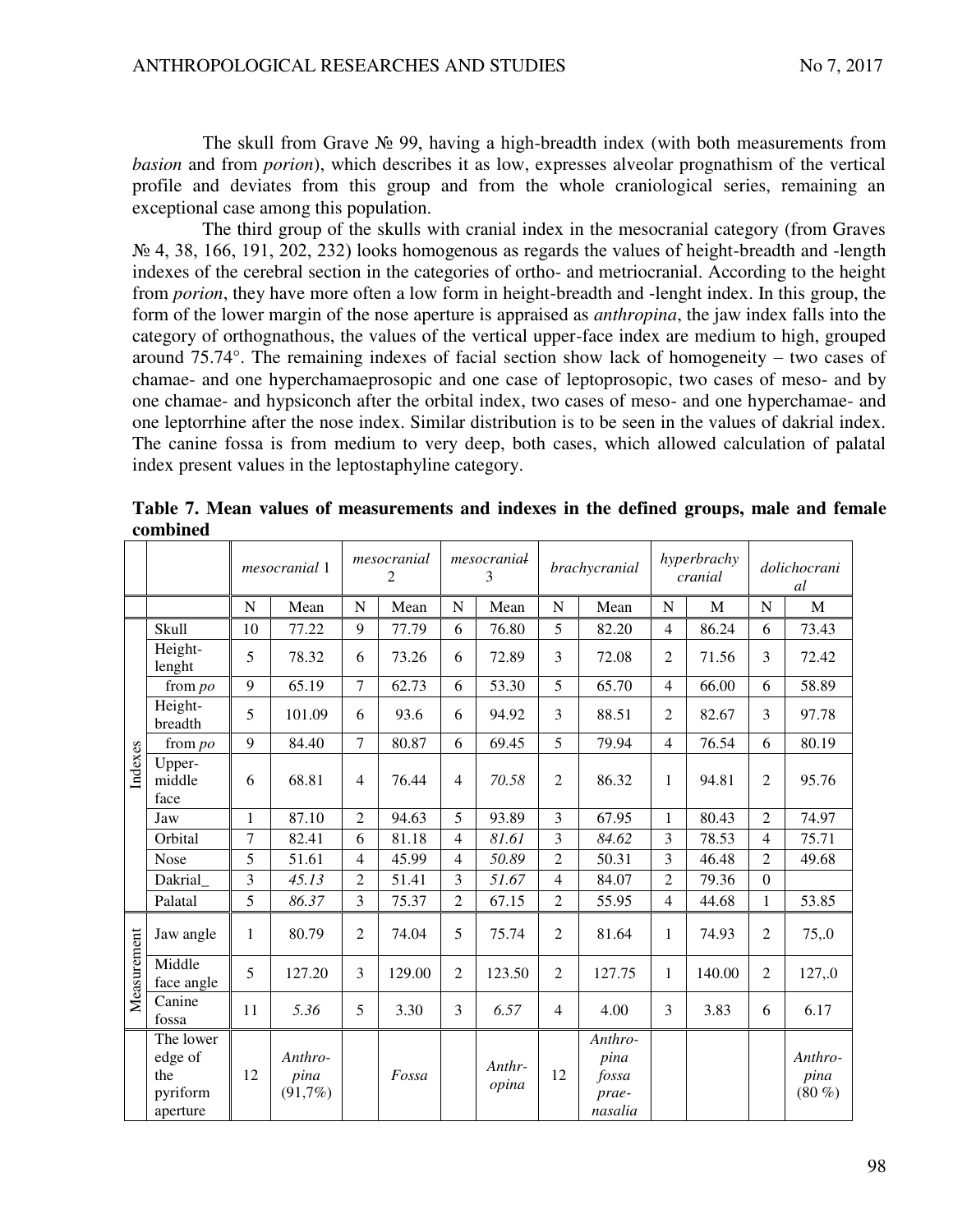One group of individuals has a brachycranic index of the skull (graves  $\mathcal{N}_2$  51, 129, 146, 205, 245), medium to low cerebral section, mostly considering the length-breadth index and facial section of chamaeprosopic (three skulls). The orbits have a medium (two cases) to prevalent height (one case). The nose aperture is medium narrow to narrow with lower margin formed as *anthropina,* or *fossa praenasalia*. In the group of skulls with brachycranic index falls also the one from grave № 29, which differs from other in the series, with a very low value of the angle between the upper-face height and face length (65,17°), clearly showing a prognathic form of the vertical profile of the face. Faces of skulls in this group are leptoprosopic, with orbits, described as hypsiconch (expressed predominance of the height measurement of orbits), nose of medium breadth (chamaerrhine) with lower margin, formed as *anthropina*, the dakrial index shows high value, the canine fossa is deep. The four hyper-brahycranial skulls (from graves № 147, 219, 278, 284) approach complex of the brachicranial group. Some specifics of skulls, which fall in the hyper-brahycranial rubrication are dakrial index with low and medium values (two cases) and values of the orbital index from the three defined categories (calculated for three cases). Close characteristics to the brachycranial group are ascertained also for the sole ultrabrachycranial skull (from grave № 82).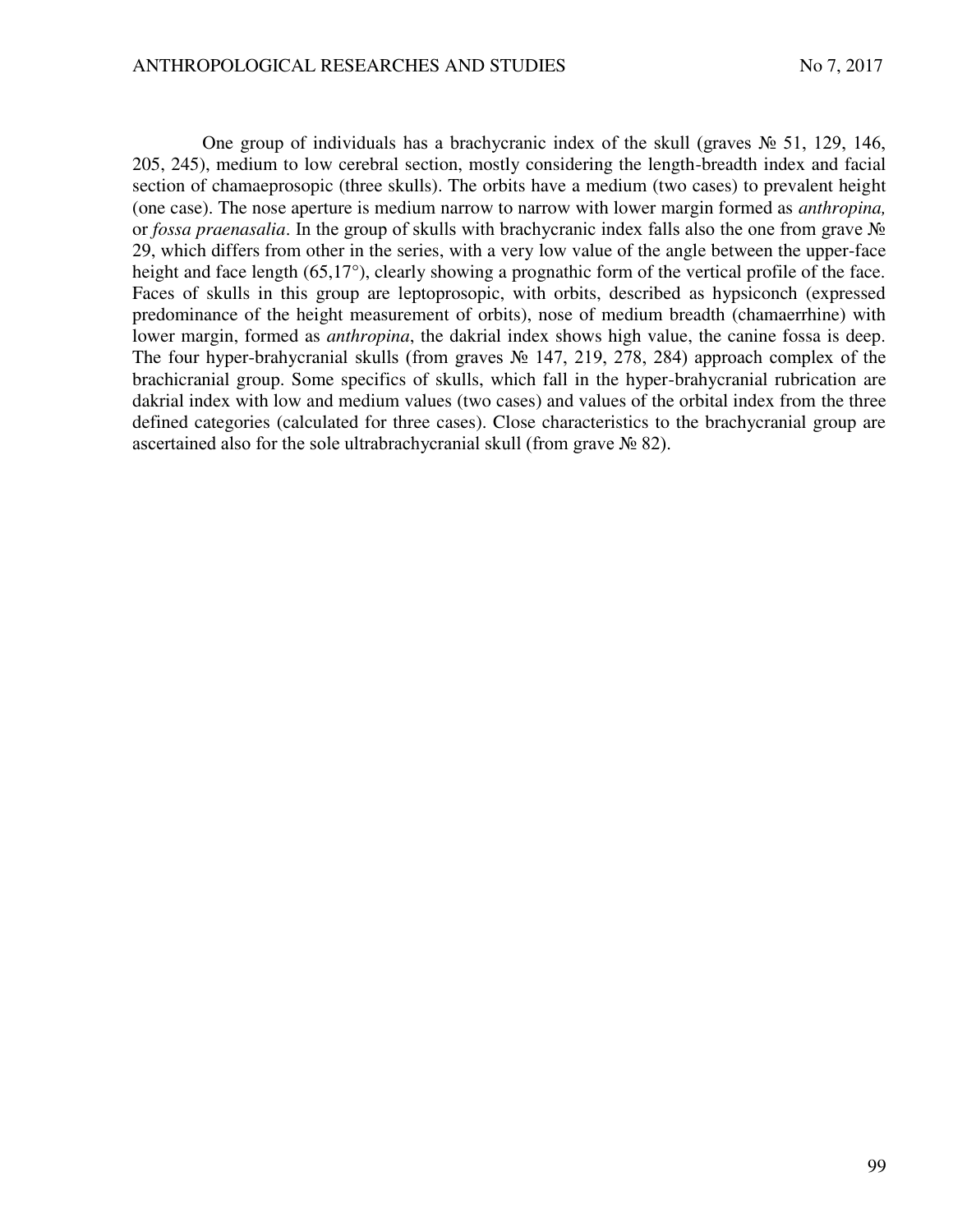**Figure 2. Brachycranial and dolichocranial groups of skulls, frontal, lateral, vertical and occipital view. 2.1. Grave N 245, male, about 50-60 years at death. 2.2. Grave N 29, male, about 30-35 years at death. 2.3. Grave N 219, male, about 30-40 years at death**



The skulls grouped by the cranial index into the dolichocranial category (from grave  $\mathcal{N}_2$ 163, 181, 197, 204, 220, 255, 256), are characterized by length- and breadth-height indexes of medium height and low value, while indexes calculated with height from *porion* show that this is not a homogenous group. The upper face index with breadth between both *zygomaxillary* landmarks describes faces as chamaeprosopic (two cases) and leptoprosopic (one case), orbits are low (three cases) and from medium height (one case), the lower margin of the nose aperture is formed as *anthropina* (four cases), with one exception of *fossa praenasalia*. Skulls from graves № 19 and 214 can be also ascribed to this group based on their complex of indexes characterizing the facial section.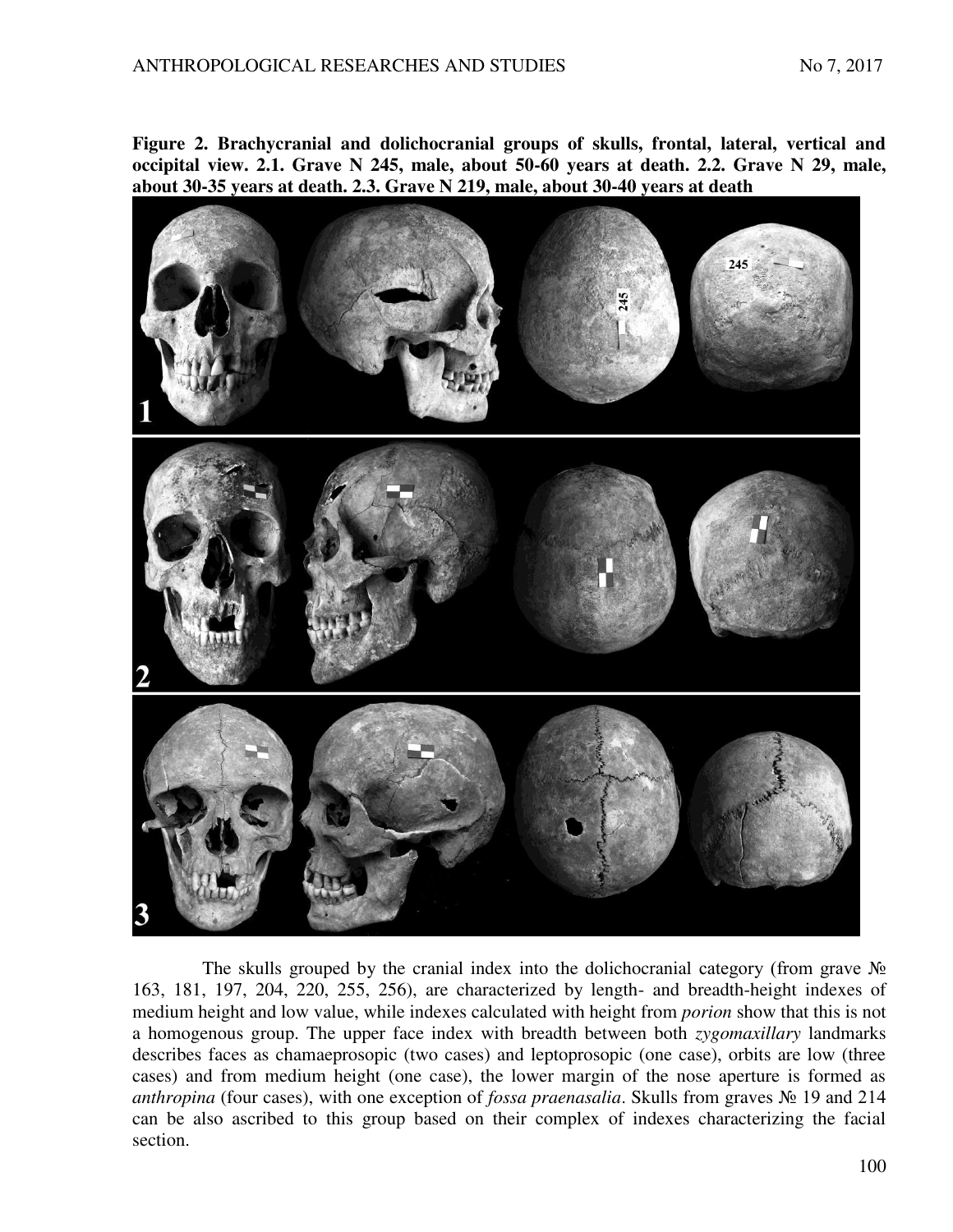Some already studied craniological series, which stay in close chronological and territorial relation to the one from "40 Holly Martyrs" are those from Bojenishki Urvich fortress (Боев, Кондова, Чолаков, 1979; Боев, Чолаков, 1979) from North-West and Chirakman by Kavarna (Боев, Кондова, Чолаков, 1982) from North-East Bulgaria, the Fortress by Pernik (Боев, Кондова, Чолаков, 1983) from South-West Bulgaria and Kabile, necropolis by the Norh-West Gate (Чолаков, Кондова, Боев, 1991), Perperikon (Kavgazova, Stoev and Boev, 1985) and Tatul (Боев, Чолаков, Кондова, 1978) from the Thracian region. In all of these series, the mesocranial skulls are the most widespread. In Kabile, like in the "40 Holly Martyrs", the distribution of skulls based upon the cranial index shows a higher relative number of brachy- and hyperbrachycranic skulls with the lack of dolichocranial skulls for the females, compared with those of the males. The series from Bojenishki Urvich and the XIV-XV c. necropolises from Chirakman, Kavarna, Kabile and Pernik show similarities with the cranial series from "40 Holly Martyrs" also regarding the distribution of the indexes values, which describe the height-length and -breadth relations with predominance of orthocranial skulls, orthognathous vertical profile of the face, in Bojenishki Urvich and Kabile in combination with low values of the zygomaxillary angle of the horizontal profile. Mean values, obtained from the craniometrical data of the series from Bojenishki Urvich show similar complex of features to the second mesocranial group from "40 Holly Martyrs", regarding the values of the orbital and nasal indexes. The obtained values do not strongly deviate from the ones found in the first mesocranial group from the "40 Holly Martyrs". The series from Bojenishki Urvich shows similarities to the studied one also as regards the formation of the lower margin of nose aperture and canine fossa of medium depth. A similar distribution of the values of the indexes to the first and second mesocranial group from "40 Holly Martyrs" is found in the series from Kabile, where there were also found an equal distribution of both basic forms of lower margin of nose aperture, low values of zygomaxillary angle and low to medium values of the depth of the canine fossa. In the series from Perpericon the distribution of the mean values, which describe the cerebral section, approaches to the complex of the second mesocranial group from "40 Holly Martyrs". In regard of orbital and nose indexes, this series resembles the first mesocranial group in "40 Holly Martyrs". Values of the indexes, obtained from the basic measurements of the face index in craniological series from Pernik-Fortress have a large variation. Values of the palatal index, zygomaxillary angle and depth of the canine fossa stay close to the first mesocranial group from the "40 Holly Martyrs" necropolis. Values of the nose and orbital indexes in this series remain in-between of the mean of the first and second mesocranial groups from the "40 Holly Martyrs", while the values of the upper face index, calculated by the breadth between both zygomaxillary landmarks are close to the mean value of the second mesocranial group from the "40 Holly Martyrs". As inferred from the little information available, a higher homogeny of values for the basic indexes in the females, in comparison to males is registered in most of the studied series. The series from Tatul appears as a different case compared with the one from "40 Holly Martyrs", with a high variety of craniological characteristics.

The comparison of results obtained for the "40 Holly Martyrs" necropolis with the known data for the previous period, XI-XII c AD, such as the series from the secondary interments on the mound necropolis, Kabile (Боев, Чолаков 1991), Kovachevo (Boev et al. 1977), Odartsi necropolis  $\mathcal{N}_2$  1 (Кондова, Чолаков 1993) and  $\mathcal{N}_2$  (Йорданов, Димитрова 2005) and Pliska, west wall (Боев, Чолаков 1992) reveals similarities with different complexes of craniological features from the one, or two of the mesocranial groups, mostly spread in the XIII-XIV c. AD. The closest complex is found in the series from Kabile and Pliska, with its mean values similar to the complex of the second and third mesocranial group from "40 Holly Martyrs". The population from Kovachevo shows again a close complex of mean values for females to the both same groups from "40 Holly Martyrs". For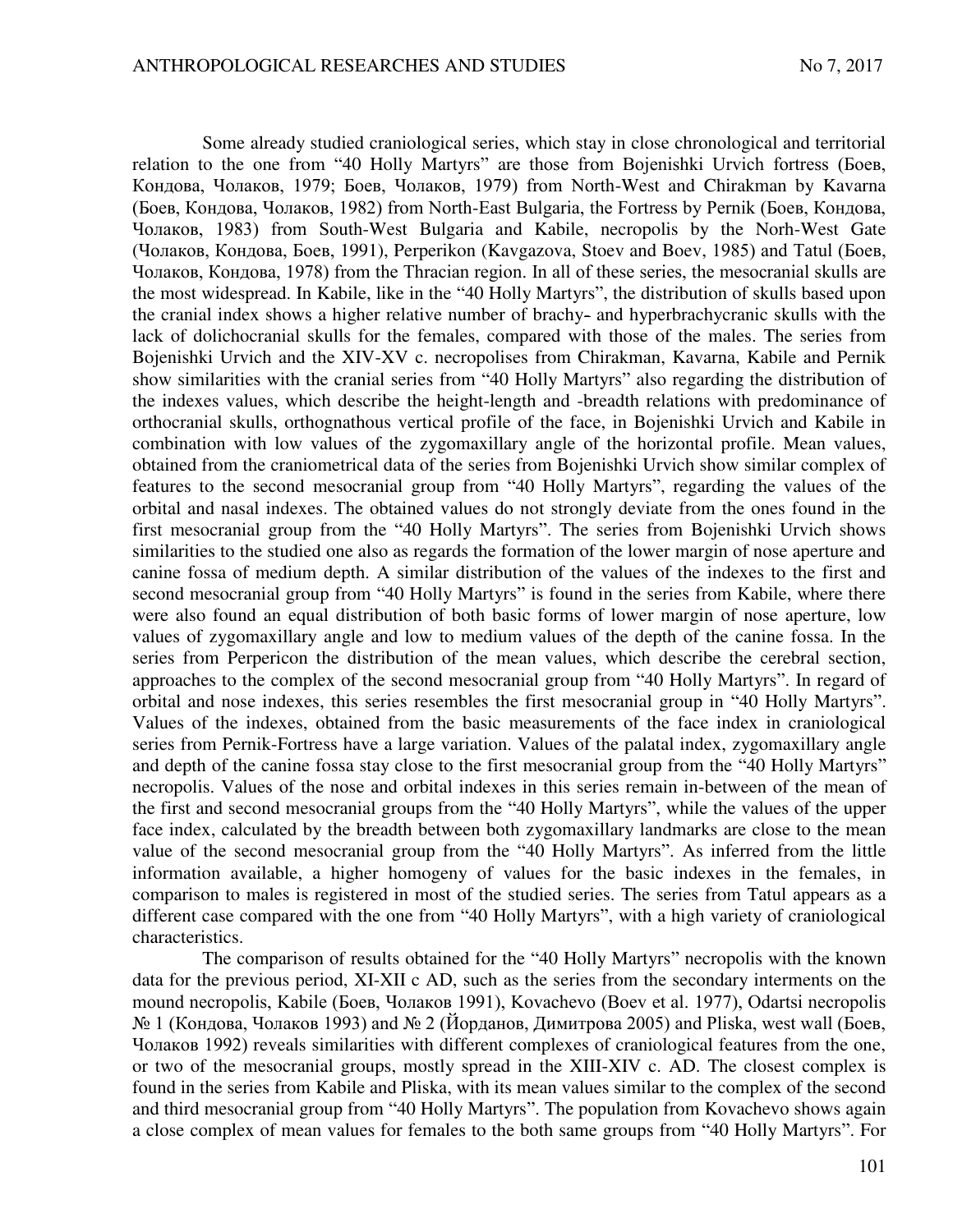the males, characteristics of the facial part remain close to the same complexes in "40 Holly Martyrs", but those of the cerebral section are closer to the defined dolichocranial group. Similar results were obtained by the comparison with the data from Pliska. In the latter series, the mean values of cranial index are close to the lower limits of the mesocranial category, but the dolichocranial skulls prevail in the distribution of the cranial index in males (Боев, Чолаков 1992, 128). This peculiarity alienates the latter series from the studied one. Similar results were obtained after the investigation of the necropolises Odartsi № 1 and 2, where mean values of cranial index fall close to the lower limit of the mesocranial category. The distribution in Odartsi 2 shows a relatively higher portion of dolichocranial and brachycranial skulls and despite the highest relative number of mesocranial skulls in the series (Йорданов, Димитрова 2005: 418, 427) it remains significantly lower than the one ascertained in "40 Holly Martyrs". Mean values of the remaining craniometrical indexes and measurements in both series from Odartsi are close to those ascertained in the "St. 40 Martyrs" for the second and third mesocranial groups. Meanwhile, a difference in the distribution of values in the categories appears between "40 Holly Martyrs" and Odartsi 2, ascertained for height-length and height-breadth indexes, the latter with the predominance of acrocranial types in Odartsi. Similar differences are observed in the distribution of the basic indexes of the facial section. In conclusion, it can be pointed out that the series from the previous period show higher diversity of the basic craniological features, while the series from "40 Holly Martyrs", as the other synchronous to it, shows significant predominance of a more homogenous community, with presence of less numerous groups, with different complex of features.

Comparison of the results from the "40 Holly Martyrs" necropolis with the craniological series of the Late Middle Ages from Romania (Wallachia region) reveals a similarity regarding the mean values of our series to that from Străuleşti (third-fourth decade of the XV-second half of XVI c. AD) as reported by previous studies (Popovici 1973: 22-23, tabl. 1-2). Despite this resemblance, the comparison regarding the distribution of skulls in the series of Străuleşti II (Popovici, 1966) highlights obvious differences, with a higher proportion of mesocranial skulls and a lower ratio of dolicho- and brachycranial skulls. In both "St. 40 Martyrs" and in Străuleşti necropoles, dolicho and brachycranial skulls are relatively equally represented, as also in Odartsi 2. Specific traits of the meso- and dolichocranial skulls in Străuleşti are similar to the complexes of the second and third meso- and dolichocranial groups identified in the "40 Holly Martyrs" series. Both brachy- and the only hyperbrachycranial skulls found in the Romanian series do not show similarities – regarding the craniological complex – to the corresponding groups in the studied Bulgarian series. As for the main craniometrical indexes, distribution of the material displays similarities between the studied Bulgarian series and that from Verbicioara, XIII-XIV centuries A.D. The comparison of mean values of the defined craniological groups in the series from "40 Holly Martyrs" with data from close chronological Romanian series, as from Bîtca Doamnei (XII-XIII c. AD) and Trifeşti (XIII c. AD) from Northern Moldova (Botezatu, Ştefănescu 1970: 17 Tabl. 2), also reveals differences between brachy- and hyperbrachycranial groups in Bulgarian and Romanian series regarding their main craniometrical indexes –such as the height relations, orbital, nasal and jaw indexes.

### **References**

- 1. Acsádi, G., Nemeskéri, J., 1970. *History of human life span and mortality*. Budapest: Akademiai Kiado.
- 2. Bass, W., 1971. *Human osteology: a laboratory and field manual of the human skeleton.* University of Missouri.
- 3. Boev, P., Tscholakov, Sl., Kondova, N., Minkov, Zv., Natscheva, A., Piperkova, D., 1977.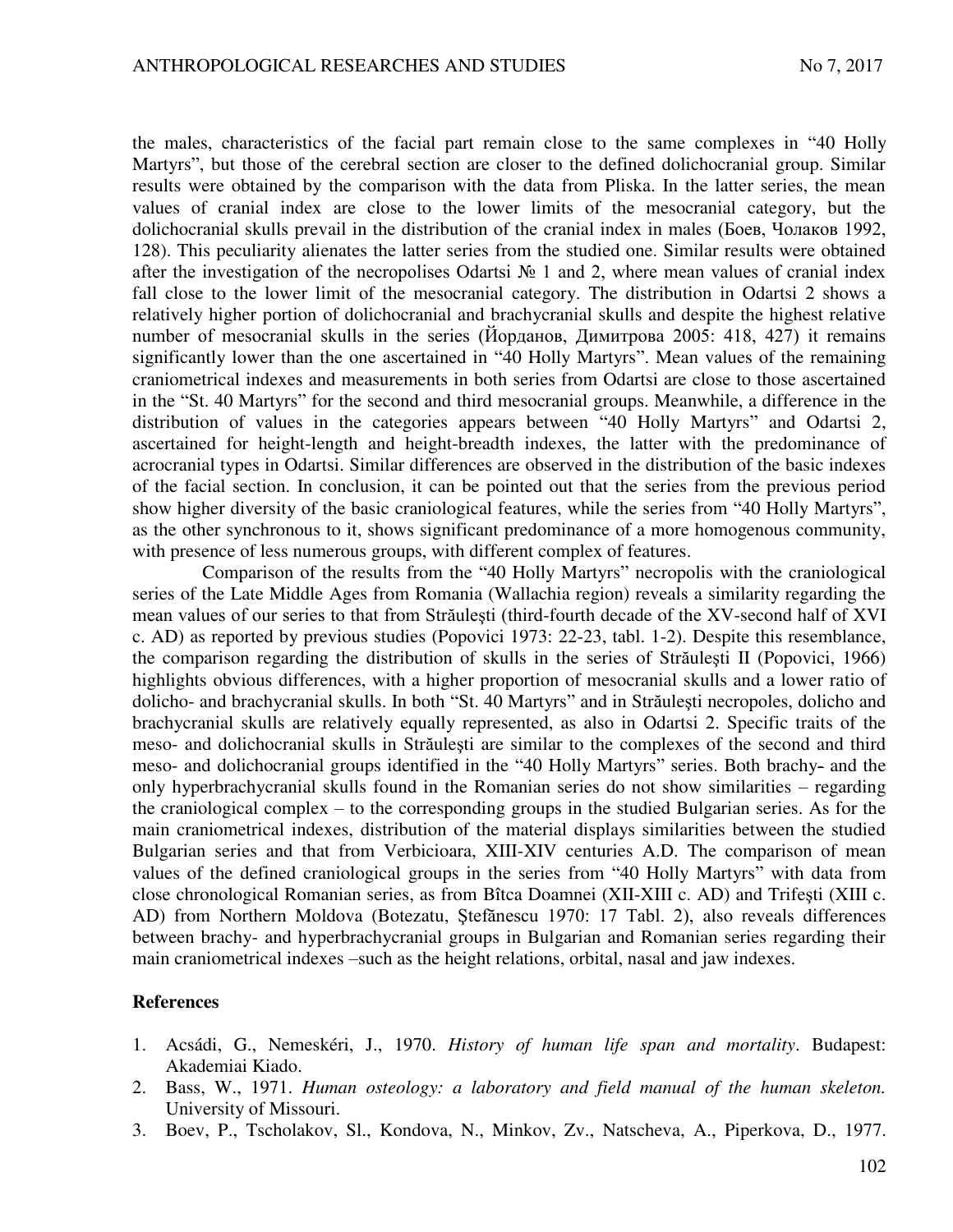Anthropologische Untersuchung einer mittelarterlichen Nekropole bei dem Dorf Kovatschevo, Bezirk Pazardzik*. Anatomische Anzeiger*, 1, pp. 58-66.

- 4. Botezatu, D., Ştefănescu, Gh., 1970. Contribuţii la studiul antropologic al populaţiei feudale timpurii din Moldova din sec. XIII e. n. *St. Cerc. Antropol*., 7 (1), pp.13-18.
- 5. Kavgazova, L., Stoev, R., Boev, P., 1985. Anthropological Study of Medieval Necropolis of Perperakion Fortress near Gorna Krepost, Kurdjali District. Доклады Болгарской академии *ɇɚɭɤ*, 38 (6), pp.779-781.
- 6. Kühl, R., 1985. Skelettreste aus prähistorische brandbestattungen und ihre aussagemöglichkeiten, mit hinweisen auf spezielle fragestellungen in schleswig-holstein*. Mitteilungen der Anthropologischen Gesellschaft in Wien (MAGW)*, Band 115, pp.113-137.
- 7. Martin, R., Saller, K., 1959. *Lehrbuch der Anthropologie*, Stuttgart, Gustav Fischer Verlag, Band 2.
- 8. Maximilian, C., 1959, Studiul antropologic al populaţiei de la Verbicioara (sec. XIII-XIV)*. Probleme de Antropologie*, IV, pp.79-104.
- 9. Meindl, R.S., Lovejoy, C.O., 1985. Ectocranial suture closure: A revised method for determination of skeletal age at death based on the lateral-anterior sutures*. American Journal of Physical Anthropology,* 68(1), pp.57-66.
- 10. Popovici, I., 1966. Recherches anthropologiques en Valachie à l'époque féudale*. Ann. Roum. Anthropol.,* 3, pp. 18-22.
- 11. Popovici, I., 1973. Observations sur les variations diachroniques chez quelques séries successives de squelettes médiévaux*. Ann. Roum. Anthropol*., 10, pp.21-33.
- 12. Schwartz. J. H., 1995, *Skelleton Keys (An Introduction to Human Skelletal Morphology, Development and Analysis).* New York: Oxford Press.
- 13. Ubelaker, D. 1989, *Human Skeletal Remains: Excavation, Analysis, Interpretation.* 2nd ed. Washington, D.C.: Taraxacum.
- 14. Walrath, D., Turner, P., Bruzek, J., 2004. Reliability Test of the Visual Assessment of Cranial Traits for Sex Determination*. Am. J. Phys. Anthropol*., 125, pp.132-137.
- 15. White, T., Folkens, P., 2005. *The Human Bone Manual.* Burlington: Elsevier.
- 16. Алексеев, В., Дебец, Г., 1964. *Краниометрия, методика антропологических исследований (Craniometry – methodic of anthropological investigations).* Mocκ Ba: Hayκa.
- 17. Боев, П., Кондова, Н., Чолаков, С., 1979. Антропологично проучване на скелетите от Hекропола при крепостта "Боженишки Урвич" (Anthropological study of the skeletons from *the Bozhenishki Urvich fortress). HH III-IV, c. 139-148.*
- 18. Боев, П., Кондова, Н., Чолаков, С., 1983. *Средновековният некропол. Антропологични*  $\partial$ анни (The medieval necropolis – anthropological data). Перник II, с. 177-212.
- 19. Боев, П., Кондова, Н., Чолаков, Сл.,1982, *Антропологично проучване на средновековни ɧɟɤɪɨɩɨɥɢ. Чɢɪɚɤɦɚɧ-Ʉɚɪɜɭɧɚ-Ʉɚɜɚɪɧɚ (Anthropological study of the Middle age necropolises*), София: Изд. ОФ, с. 62-65.
- 20. Боев, П., Чолаков, С., Кондова, Н., 1978. Антропологично проучване на средновековния  $\mu$ <sub>*Hekponon npu c. Tamyn (Anthropological study of the Middle age necropolis by village of*</sub> *Tatul*). Ахридъ. Кърджали, с. 87-121.
- 21. Боев, П., Чолаков, Сл., 1979. *Антропологично проучване (Anthropological study)*. Боженишки Урвич. София, с. 38-41.
- 22. Боев, П., Чолаков, Сл., 1991. *Антропологично проучване на средновековни погребения ɜɴɪɯɭ ɧɚɞɝɪɨɛɧɚ ɦɨɝɢɥɚ ɨɬ ɟɥɢɧɢɫɬɢɱɟɫɤɚɬɚ ɟɩɨɯɚ ɩɪɢ Ʉɚɛɢɥɟ (Anthropological study of Middle age graves over the Hellenistic mound by Cabile*). Кабиле, II, с. 128-136.